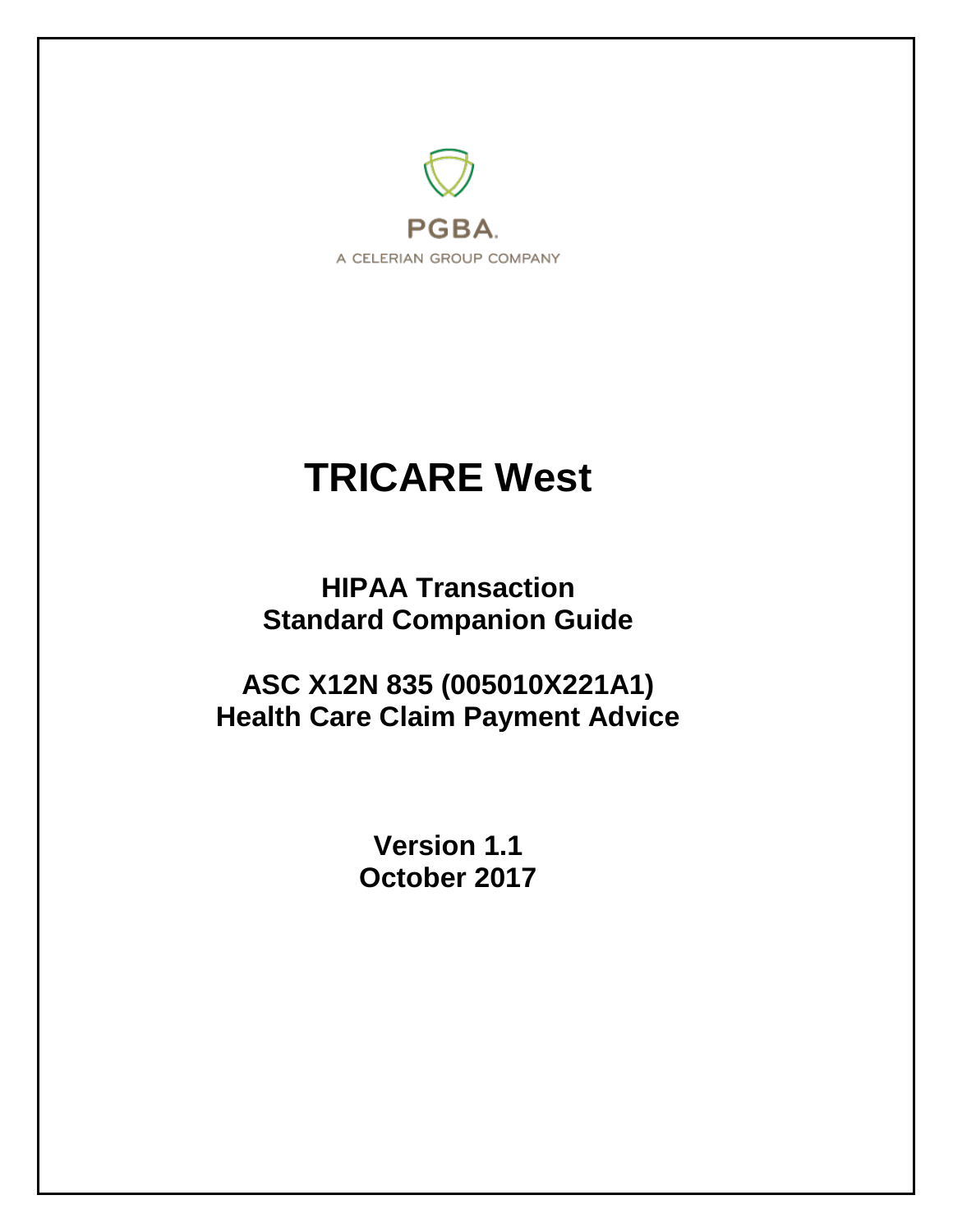#### <span id="page-1-0"></span>**Disclosure Statement**

Please note that the information in this guide is subject to change. Any changes will be available at [www.TRICARE-West.com.](http://www.mytricare.com/)

This transaction set can be used to post payments to practice management systems for Health care claim payments advice for electronic remits.

The use of this document is solely for the purpose of clarification. The information describes specific requirements to be used in generating an outbound PGBA, LLC ASCX12/ 005010X221A1 Health Care Claim Payment Advice (835) transaction.

The 835 electronic remit returned by PGBA is subject to all Health Plan terms, limits, conditions, exclusions and the member's eligibility at the time services are rendered.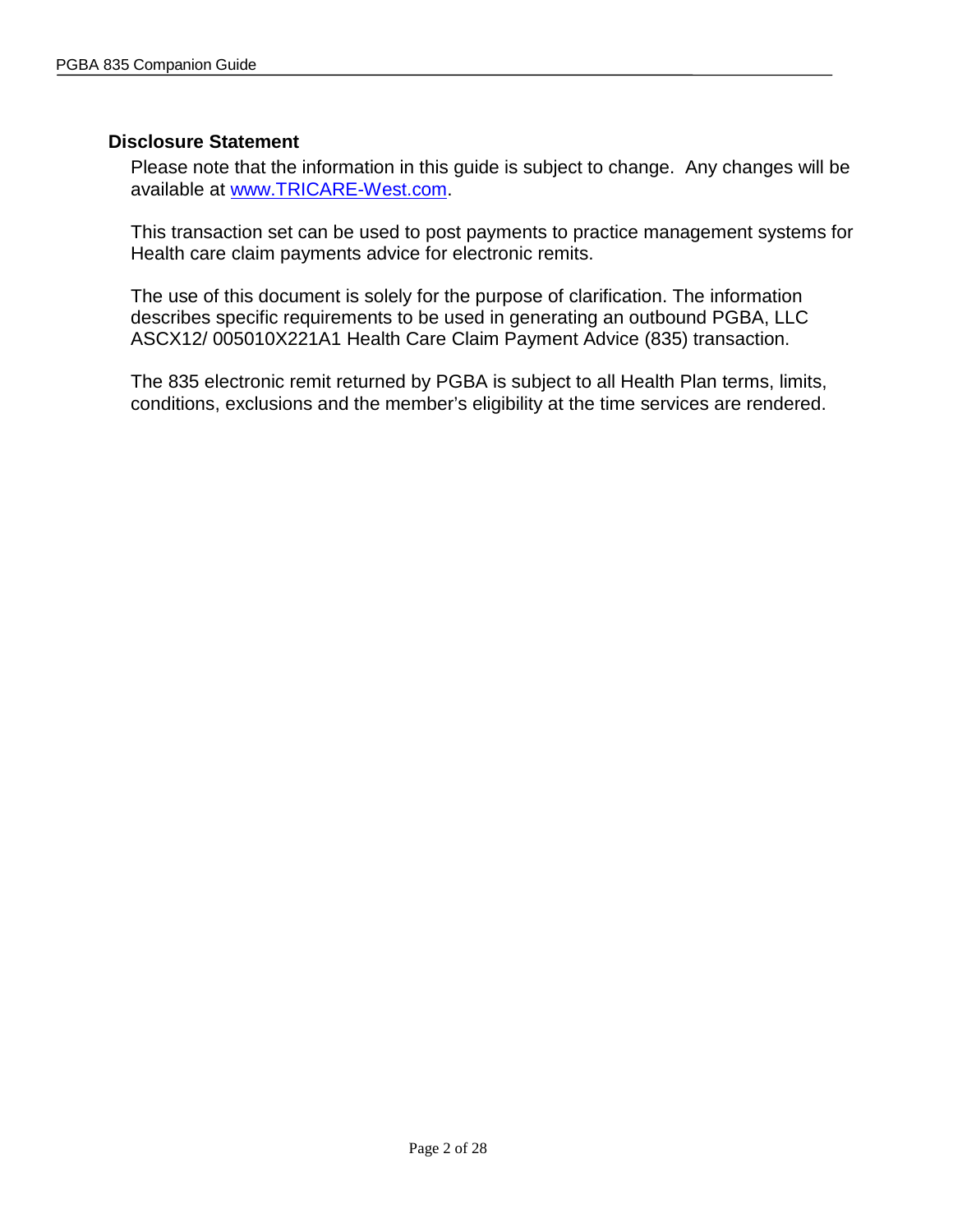#### <span id="page-2-0"></span>**Preface**

This Companion Guide to the v5010 ASC X12N Implementation Guides and associated errata adopted under HIPAA clarifies and specifies the data content when exchanging electronically with PGBA, LLC. Transmissions based on this companion guide, used in tandem with the v5010 ASC X12N Implementation Guides, are compliant with both ASC X12 syntax and those guides. This Companion Guide is intended to convey information that is within the framework of the ASC X12N Implementation Guides adopted for use under HIPAA. The Companion Guide is not intended to convey information that in any way exceeds the requirements or usages of data expressed in the Implementation Guides.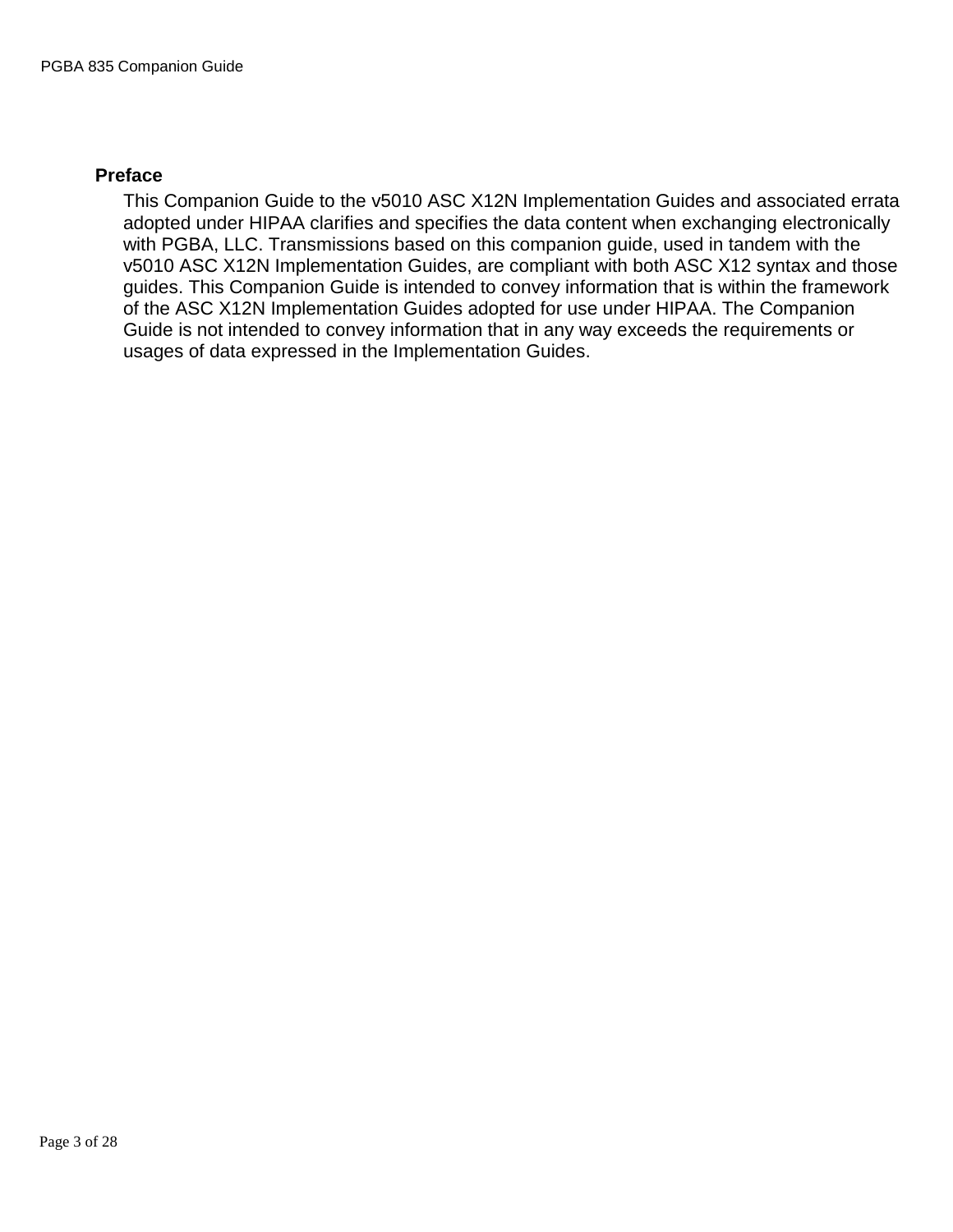| 1.                                                                                                    |  |
|-------------------------------------------------------------------------------------------------------|--|
|                                                                                                       |  |
|                                                                                                       |  |
|                                                                                                       |  |
|                                                                                                       |  |
|                                                                                                       |  |
|                                                                                                       |  |
|                                                                                                       |  |
| 3.                                                                                                    |  |
|                                                                                                       |  |
|                                                                                                       |  |
|                                                                                                       |  |
| 4.                                                                                                    |  |
|                                                                                                       |  |
|                                                                                                       |  |
| Detailed information regarding Communication protocol specifications, Batch File Responses,           |  |
| Administrative Procedures including Schedule, Availability, Downtime Notification and Re-Transmission |  |
| Procedures can be found in the EDIG User Manual which is available on the EDI page at www.TRICARE-    |  |
|                                                                                                       |  |
|                                                                                                       |  |
| 5.                                                                                                    |  |
|                                                                                                       |  |
|                                                                                                       |  |
| 6.                                                                                                    |  |
|                                                                                                       |  |
|                                                                                                       |  |
|                                                                                                       |  |
|                                                                                                       |  |
|                                                                                                       |  |
| 7.                                                                                                    |  |
|                                                                                                       |  |
|                                                                                                       |  |
| 8.                                                                                                    |  |
| The receiver of the 835 remit from PGBA is not required to return a 999 acknowledgement per CMS-      |  |
|                                                                                                       |  |
| 9.                                                                                                    |  |
|                                                                                                       |  |
|                                                                                                       |  |
|                                                                                                       |  |
|                                                                                                       |  |
|                                                                                                       |  |
|                                                                                                       |  |
|                                                                                                       |  |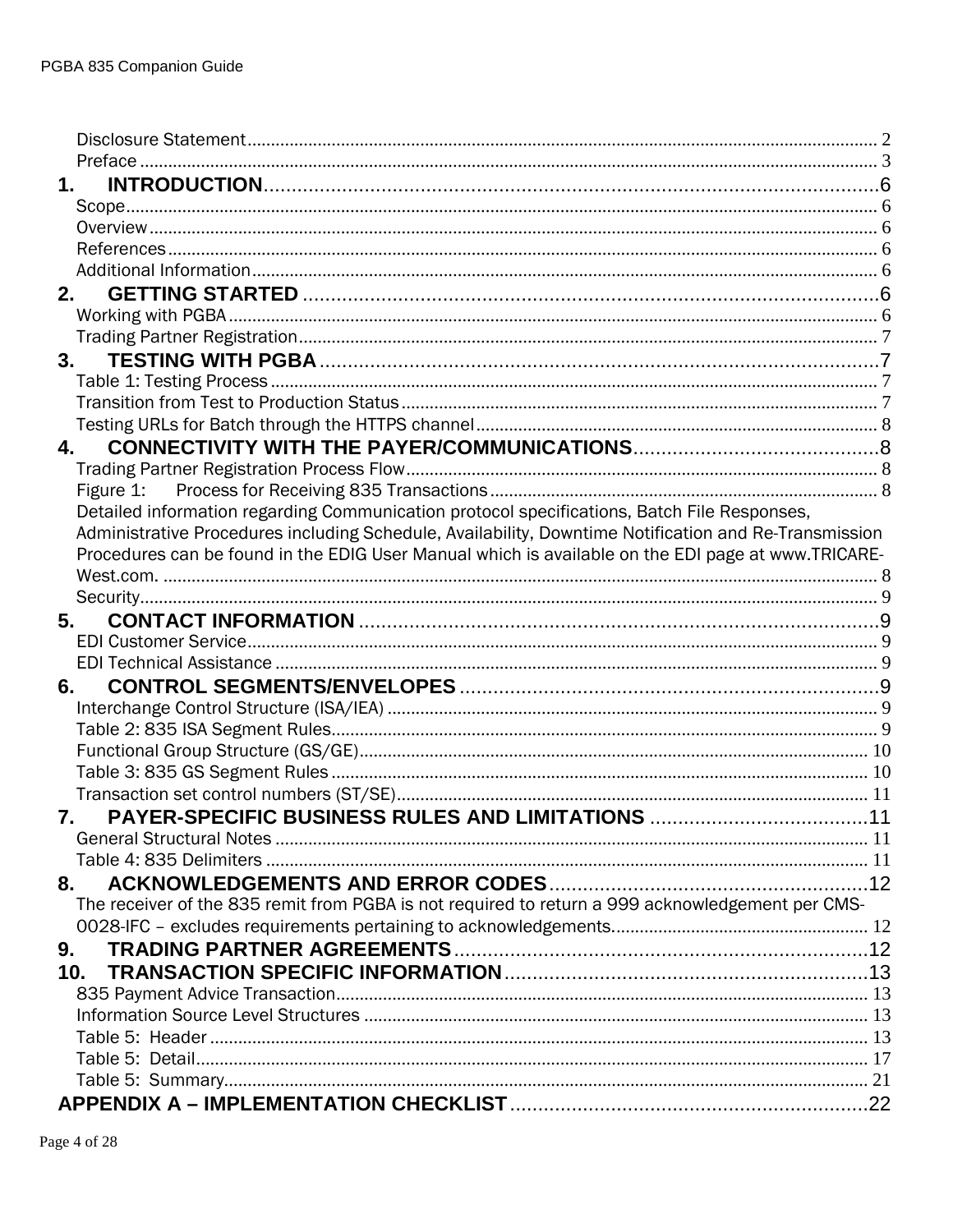| APPENDIX D – CLEARINGHOUSE TRADING PARTNER AGREEMENT 27 |  |
|---------------------------------------------------------|--|
|                                                         |  |
|                                                         |  |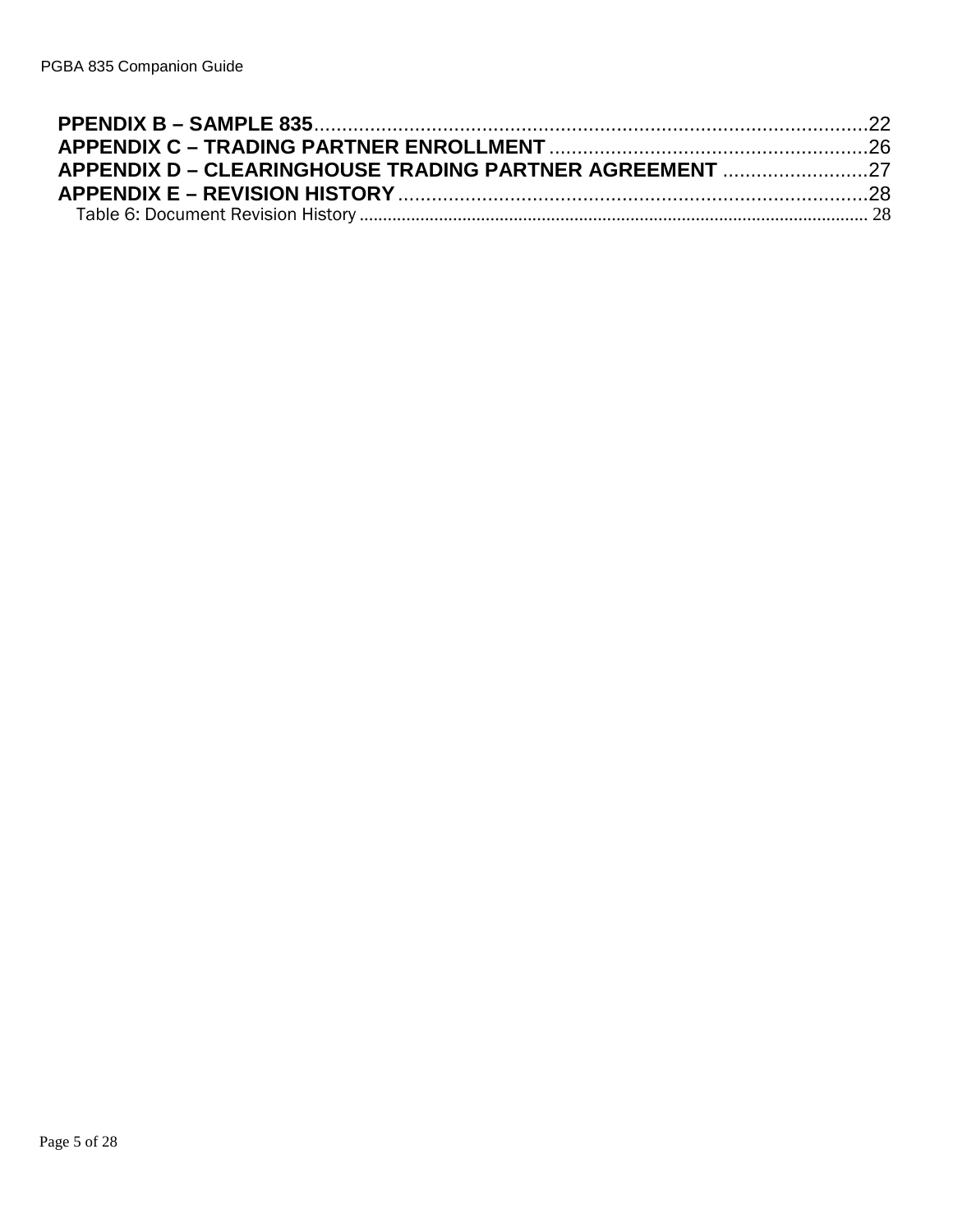# <span id="page-5-1"></span><span id="page-5-0"></span>**1. INTRODUCTION**

#### **Scope**

Providers, billing services and clearinghouses are advised to use the ASC X12N 005010X221A1 Health Care Claim Payment Advice (835) Implementation Guide as a basis for their receipt of Electronic Remittance Advice. This companion document should be used to clarify the business rules for 835 data content requirements, batch file acknowledgment, connectivity, response time, and system availability specifically for submissions through the system.

#### <span id="page-5-2"></span>**Overview**

The purpose of this document is to introduce and provide information about PGBA's CAQH solution for receiving batch 835 transactions.

#### <span id="page-5-3"></span>**References**

CAQH CORE Phase III [www.caqh.org/benefits.php](http://www.caqh.org/benefits.php) ASC X12 TR3s [www.wpc-edi.com](http://www.wpc-edi.com/) Trading Partner ERA enrollment [www.TRICARE-West.com](http://www.mytricare.com/) EDIG Technical User's Manual [www.TRICARE-West.com](http://www.mytricare.com/)

#### <span id="page-5-4"></span>**Additional Information**

- Submitters must have Internet (HTTPS) connection capability to receive 835 responses.
- The submitter must be associated with at least one provider in the PGBA provider database.
- Only batch 835 outbound files are supported.
- This system supports PGBA members only.

## <span id="page-5-6"></span><span id="page-5-5"></span>**2. GETTING STARTED**

#### **Working with PGBA**

Providers, billing services, and clearinghouses interested in receiving 835 electronic remits via PGBA should refer to section 5 of this Companion Guide for contact information. The provider must be TRICARE authorized and the receiver of the 835 remit must have a submitter ID before filling out an ERA enrollment form. See Trading Partner Registration.

Please note that the information in this guide is subject to change. Any changes will be available at [www.TRICARE-West.com.](http://www.mytricare.com/)

The use of this document is solely for the purpose of clarification. The information describes specific requirements to be used in processing PGBA, LLC ASC X12/005010X221A1 Health Care Claim Payment Advice.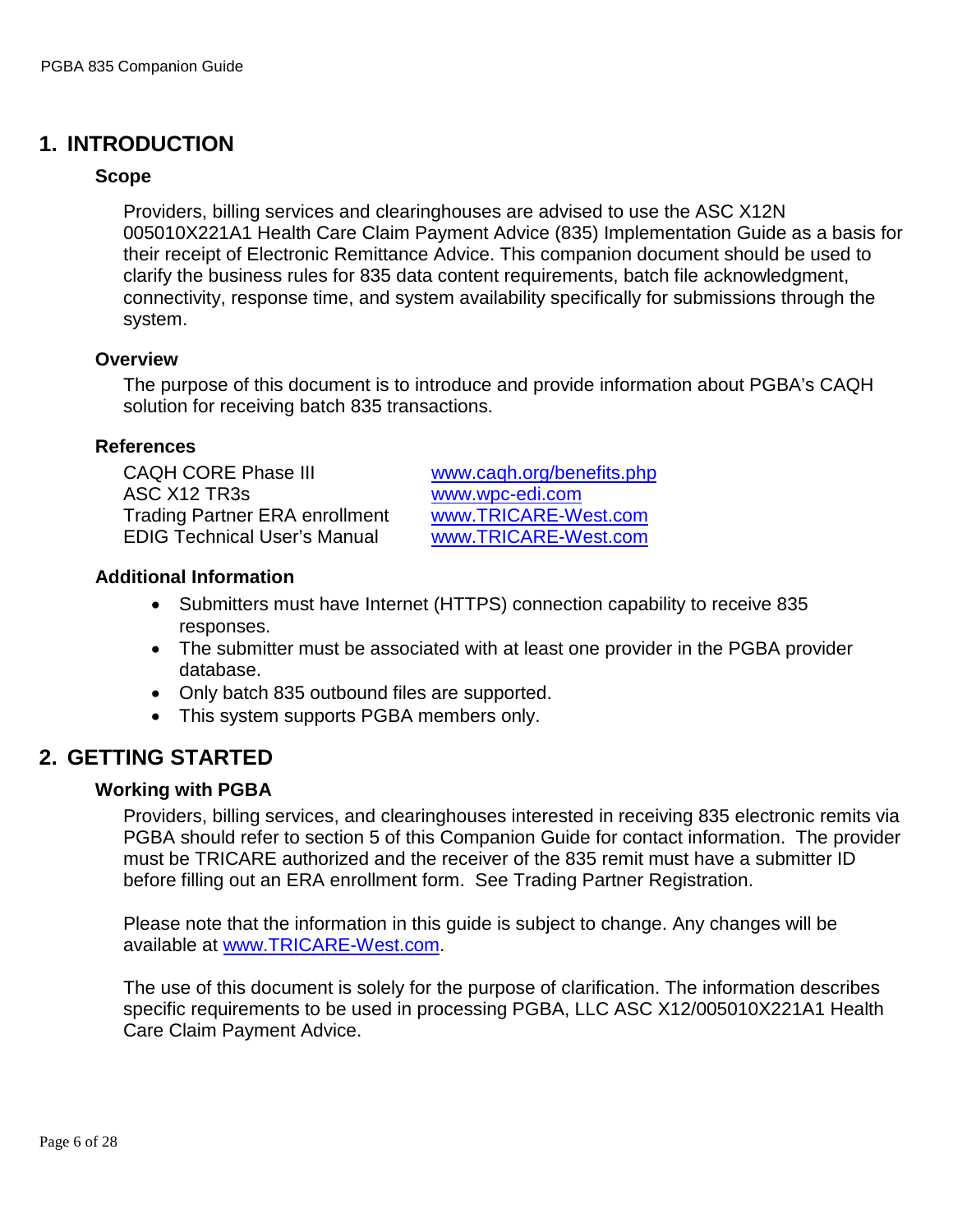## <span id="page-6-0"></span>**Trading Partner Registration**

Trading partners must enroll with the PGBA EDI Gateway (EDIG). Prospective trading partners must complete and submit an EDIG Trading Partner Enrollment Form and the Trading Partner Agreement. Documents can be found on the EDI page at [www.TRICARE-West.com.](http://www.mytricare.com/)

Please refer to section 5 of this Companion Guide for contact information.

## <span id="page-6-1"></span>**3. TESTING WITH PGBA**

Trading Partners must complete basic transaction submission testing with PGBA. Tests must be performed for each X12 transaction type.

EDIG is available to assist with new Trading Partner testing Monday – Friday, from 9:00 AM to 5:00 PM EST.

<span id="page-6-2"></span>

| <b>Testing Steps</b>                                      | <b>Test Instructions</b>                                                                                                                                                                                                                                                                                                                                                                     |
|-----------------------------------------------------------|----------------------------------------------------------------------------------------------------------------------------------------------------------------------------------------------------------------------------------------------------------------------------------------------------------------------------------------------------------------------------------------------|
| <b>Test Plan</b>                                          | EDIG and the trading partner agree to a predefined set of test data<br>with expected results. In addition, a plan must be developed for a test<br>to production transition that considers volume testing and transaction<br>acceptance ratios.                                                                                                                                               |
| <b>Connectivity</b>                                       | EDIG-supported connectivity protocols are listed in section 4 of this<br><b>Companion Guide.</b>                                                                                                                                                                                                                                                                                             |
| <b>Security</b>                                           | EDIG will validate approved trading partners are submitting<br>transactions allowed per PGBA enrollment applications.                                                                                                                                                                                                                                                                        |
| Data Integrity                                            | Data integrity is determined by EDIG's TR3 editor. Testing cannot<br>progress until a trading partner's data receives no TR3 edit errors.<br>EDIG expects there may be an occasional situation in which a trading<br>partner's TR3 edit interpretation differs from PGBA's interpretation.<br>EDIG will work with the trading partner to resolve such differences on<br>an individual basis. |
| Acknowledgment/<br><b>Response</b><br><b>Transactions</b> | Trading partners must demonstrate the ability to receive<br>acknowledgment and response transactions.                                                                                                                                                                                                                                                                                        |
| <b>Results Analysis</b>                                   | EDIG and the trading partner will review acknowledgment and<br>response transactions for consistency with the predefined expected<br>results.                                                                                                                                                                                                                                                |

## **Table 1: Testing Process**

## <span id="page-6-3"></span>**Transition from Test to Production Status**

When test results have satisfied the test plan and the Trading Partner Agreement has been executed, the trading partner's submission status is changed from test to production. At this time the trading partner can begin to receive production transaction data.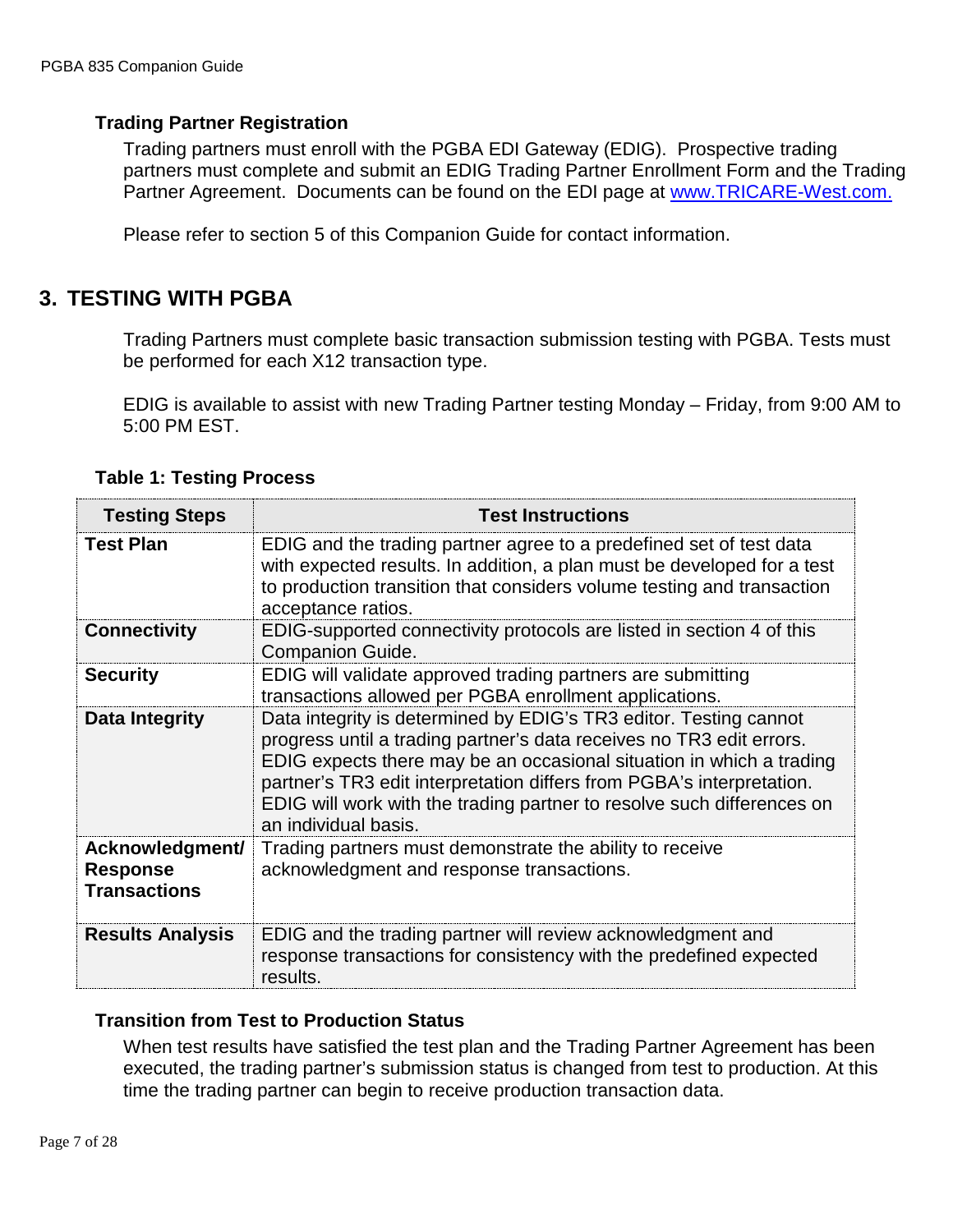## <span id="page-7-0"></span>**Testing URLs for Batch through the HTTPS channel**

Information regarding the HTTPS channel can be found in the Web Service Integration Requirements for External Partners on the EDI page at [www.TRICARE-West.com.](http://www.mytricare.com/)

SOAP: <https://services.pgba.com/QA/9080/COREElectronicDataInterchange>

MIME: <https://services.pgba.com/QA/mimeapi/9080/COREElectronicDataInterchange>

# <span id="page-7-2"></span><span id="page-7-1"></span>**4. CONNECTIVITY WITH THE PAYER/COMMUNICATIONS**

## **Trading Partner Registration Process Flow**

To access the 835 application, potential Trading Partners need to register and obtain a trading partner ID from EDIG.

Figure 1 illustrates the high-level process for successfully registering as a Trading Partner and receiving 835 transactions:

## <span id="page-7-3"></span>**Figure 1: Process for Receiving 835 Transactions**



## **Step 1: Trading Partner Registration**

Complete and submit the Trading Partner Enrollment Form and the Trading Partner Agreement. See the GETTING STARTED section of this Companion Guide.

#### **Step 2: Trading Partner Authentication**

EDIG will verify the information on the Trading Partner Agreement Form and approve or deny any Submitter ID requests.

#### **Step 3: Testing Phase**

EDIG will coordinate with a Trading Partner to send test transactions and verify that all systems involved can properly submit and receive X12 TR3 compliant transactions.

## **Step 4: Production Phase**

Once testing is complete, a Trading Partner can begin receiving 835 transactions for providers that have provided an ERA enrollment.

<span id="page-7-4"></span>Detailed information regarding Communication protocol specifications, Batch File Responses, Administrative Procedures including Schedule, Availability, Downtime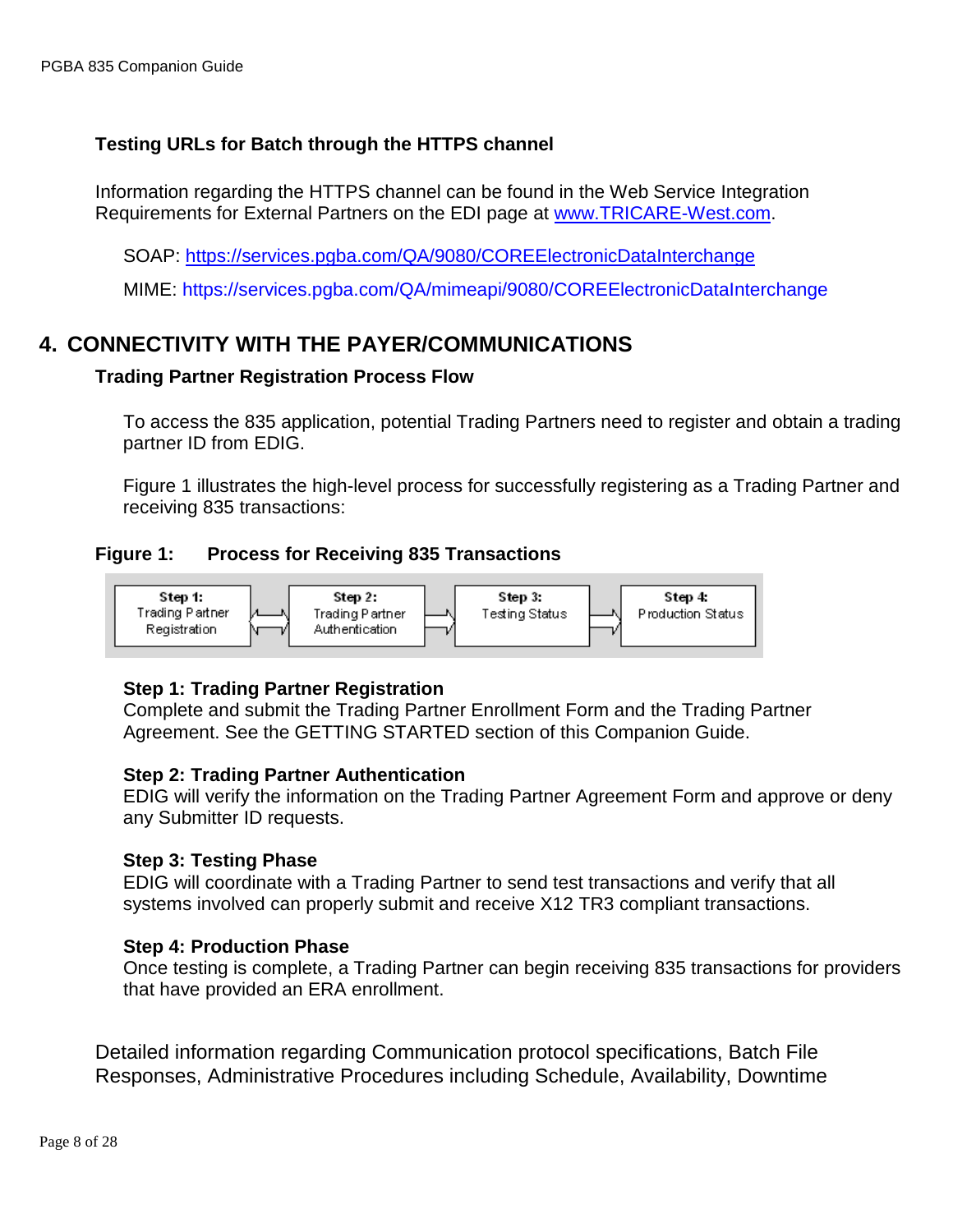Notification and Re-Transmission Procedures can be found in the EDIG User Manual which is available on the EDI page at [www.TRICARE-West.com.](http://www.mytricare.com/)

## <span id="page-8-0"></span>**Security**

All Trading Partners must assume full responsibility for the privacy and security of all beneficiary data. PGBA holds Clearinghouse Submitters responsible for the privacy and security of remittance transactions sent directly to them from Providers and requires them to be able to associate each inquiry with a Provider. Provider authentication must be established by the Clearinghouse outside of the transaction.

## <span id="page-8-2"></span><span id="page-8-1"></span>**5. CONTACT INFORMATION**

#### **EDI Customer Service**

For general inquiries contact the EDI Customer service Help Desk at 1-800-325-5920, option 2 or [EDI.TRICARE@PGBA.com.](mailto:EDI.TRICARE@PGBA.com)

## <span id="page-8-3"></span>**EDI Technical Assistance**

All inquiries and comments regarding Trading Partner registration, connectivity set-up, transaction testing, and 835 transaction receipts should be directed to EDIG Operations.

EDIG Operations is available at 800-868-2505 or [EDIG.OPS@PalmettoGBA.com](mailto:EDIG.OPS@PalmettoGBA.com) Monday through Friday, from 8:00 AM to 5:00 PM EST.

NOTE: The EDIG Operations E-mail account is monitored during normal business hours. Emails are typically answered within 3 business days.

## <span id="page-8-4"></span>**6. CONTROL SEGMENTS/ENVELOPES**

The following sections describe the 835 transaction requirements to be used in conjunction with the requirements outlined in the ASC X12 TR3. Adhering to these requirements will help ensure that transactions received by the 835 application will pass the specified business edits.

All references to the ASC X12 835 TR3 assume the version referenced in section 1 of this Companion Guide.

## <span id="page-8-5"></span>**Interchange Control Structure (ISA/IEA)**

Table 2 describes the values to be populated in the ISA segment of the outbound 835 transaction. The IEA segment should be populated as instructed by the ASC X12 TR3.

## <span id="page-8-6"></span>**Table 2: 835 ISA Segment Rules**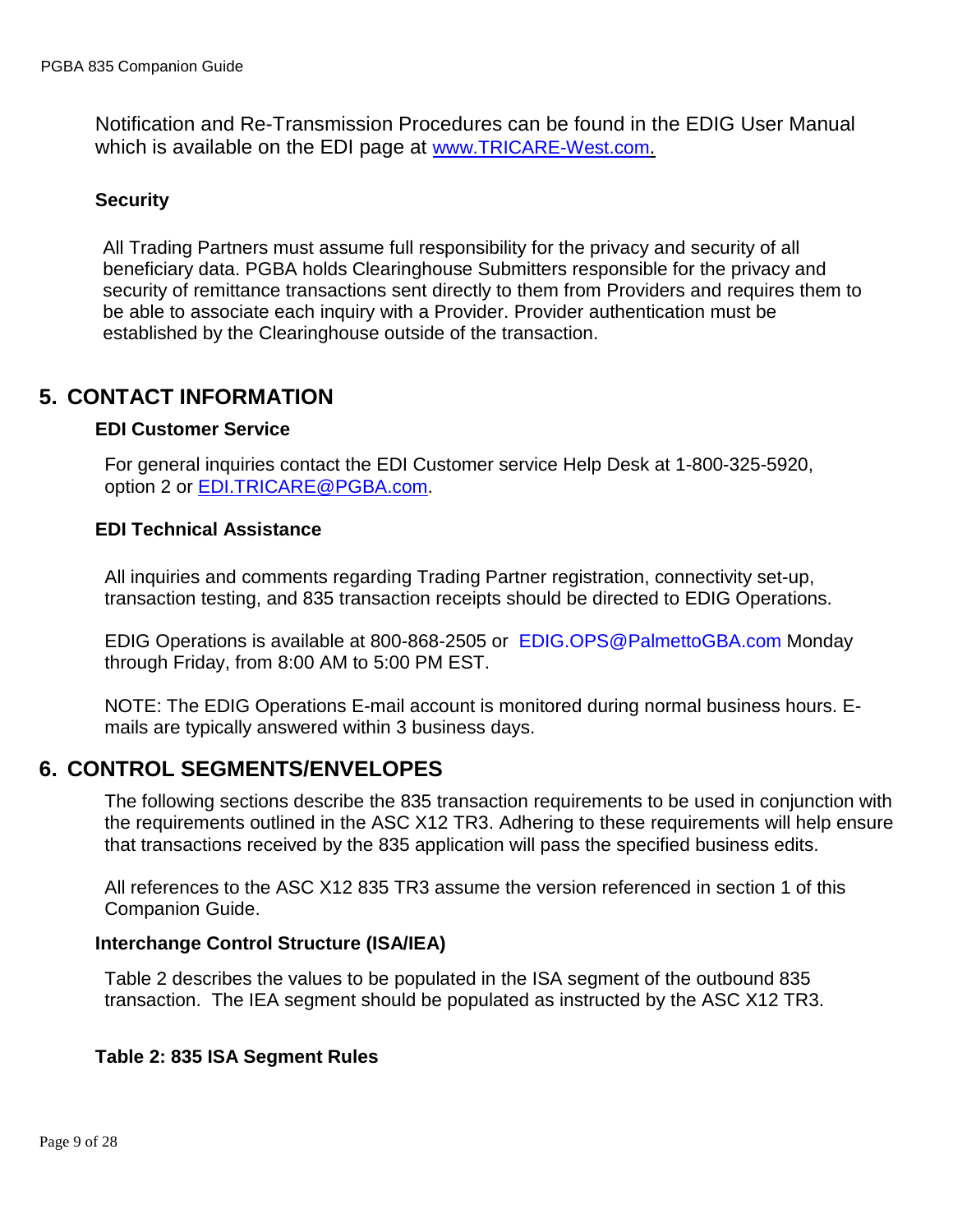| <b>Segment Id</b> | <b>Data Element</b>                          | <b>Description</b>                                       |
|-------------------|----------------------------------------------|----------------------------------------------------------|
| <b>ISA01</b>      | <b>Authorization Info</b><br>Qualifier       | 00                                                       |
| <b>ISA02</b>      | <b>Authorization Information Blanks</b>      |                                                          |
| <b>ISA03</b>      | <b>Security Information</b><br>Qualifier     | 00                                                       |
| ISA04             | <b>Security Information</b>                  | <b>Blanks</b>                                            |
| <b>ISA05</b>      | Interchange ID Qualifier                     | 30                                                       |
| <b>ISA06</b>      | Interchange Sender ID                        | 571132733                                                |
| <b>ISA07</b>      | Interchange ID Qualifier                     | ZZ                                                       |
| <b>ISA08</b>      |                                              | Interchange Receiver ID EDIG assigned Trading Partner ID |
| <b>ISA09</b>      | Interchange Date                             | Populated by EDIG                                        |
| <b>ISA10</b>      | Interchange Time                             | Populated by EDIG                                        |
| <b>ISA11</b>      | <b>Repetition Separator</b>                  | Populated by EDIG                                        |
| <b>ISA12</b>      | Interchange Control<br><b>Version Number</b> | 00501                                                    |
| <b>ISA13</b>      | Interchange Control<br><b>Number</b>         | Assigned by EDIG                                         |
| <b>ISA14</b>      | Acknowledgment<br>Requested                  | 1                                                        |
| <b>ISA15</b>      | Usage Indicator                              | P, T (production or test indicator)                      |
| <b>ISA16</b>      | <b>Component Element</b><br>Separator        | Populated by EDIG                                        |

## <span id="page-9-0"></span>**Functional Group Structure (GS/GE)**

Table 3 describes the values populated in the GS segment of the 835 transaction. The GE segment is populated as instructed by the ASC X12 270 TR3.

<span id="page-9-1"></span>**Table 3: 835 GS Segment Rules**

| <b>Segment</b> | Data Element                        | <b>Description</b>                                           |
|----------------|-------------------------------------|--------------------------------------------------------------|
| GS01           | <b>Functional Identifier</b>        | Populated by EDIG                                            |
| GS02           | Application Sender's Code 571132733 |                                                              |
| GS03           |                                     | Application Receiver's Code EDIG assigned Trading Partner ID |
|                | Date                                | Populated by EDIG                                            |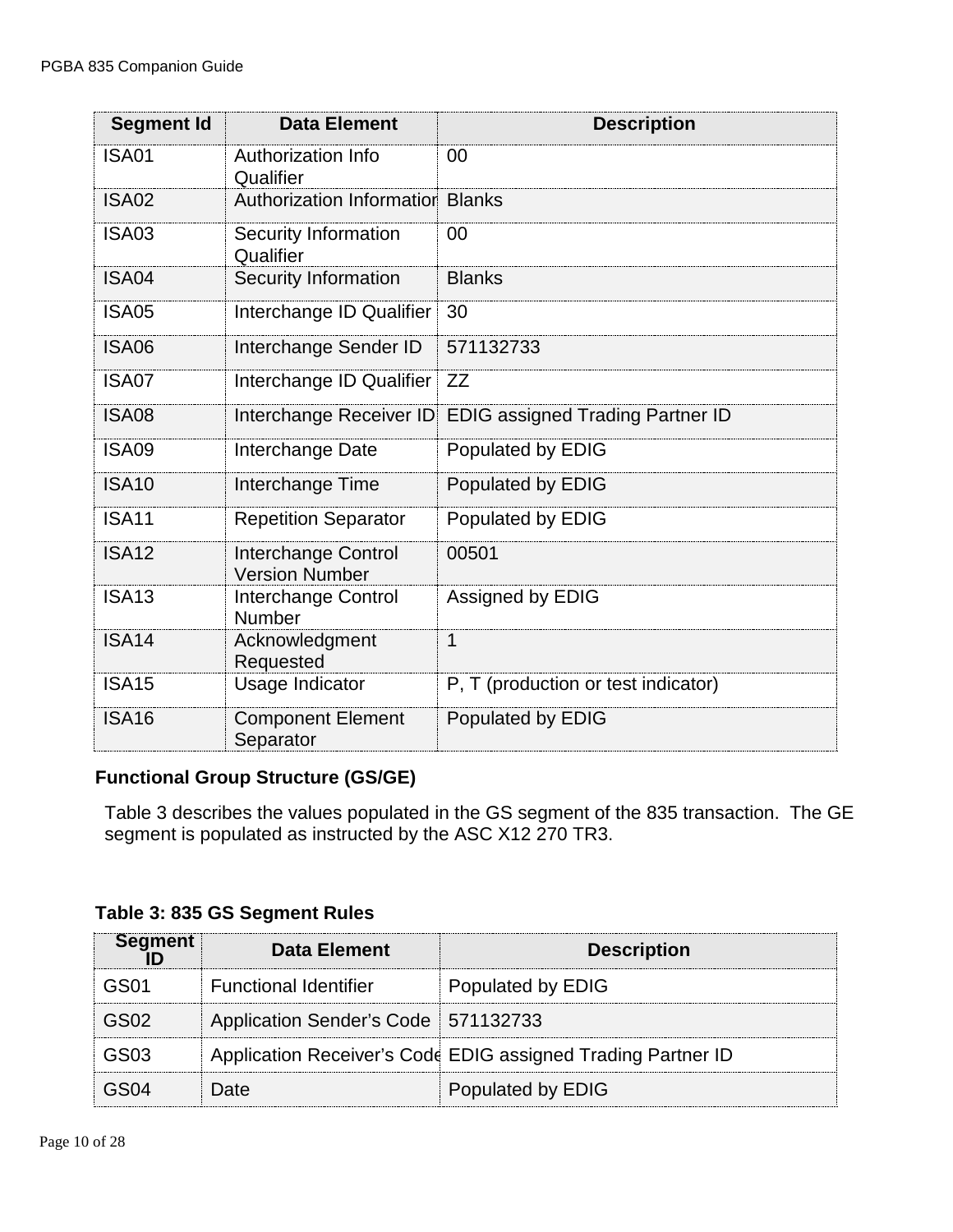| <b>Segment</b> | <b>Data Element</b>                    | <b>Description</b> |
|----------------|----------------------------------------|--------------------|
| GS05           | l ime                                  | Populated by EDIG  |
| GS06           | <b>Group Control Number</b>            | Assigned by EDIG   |
| GS07           | Responsible Agency Code   X            |                    |
| GS08           | Version/Release/Industry<br>Identifier | Populated by EDIG  |

## <span id="page-10-0"></span>**Transaction set control numbers (ST/SE)**

Trading Partners should follow the ST/SE guidelines outlined in the 835 TR3.

# <span id="page-10-1"></span>**7. PAYER-SPECIFIC BUSINESS RULES AND LIMITATIONS**

This section describes the business rules and limitations of the 835 application.

All references to the ASC X12 835 TR3 assume the version referenced in section 1 of this Companion Guide.

## <span id="page-10-2"></span>**General Structural Notes**

- Trading Partners should follow the ISA/IEA and GS/GE guidelines for HIPAA in Appendix C of the TR3 and follow the 999 and TA1 guidelines outlined in the Implementation Acknowledgement for Health Care Insurance.
- Trading Partners must follow the character set guidelines as defined in Section B.1.1.2.2 of the TR3.
- PGBA uses the delimiters in Table 4.

## <span id="page-10-3"></span>**Table 4: 835 Delimiters**

| <b>Character</b> | <b>Name</b>         | <b>Delimiter</b>                      |
|------------------|---------------------|---------------------------------------|
|                  | Asterisk            | Data Element Separator                |
|                  | <b>Greater Than</b> | <b>Component Element</b><br>Separator |
|                  | l ilde              | <b>Segment Terminator</b>             |
|                  | 2r21                | <b>Repetition Separator</b>           |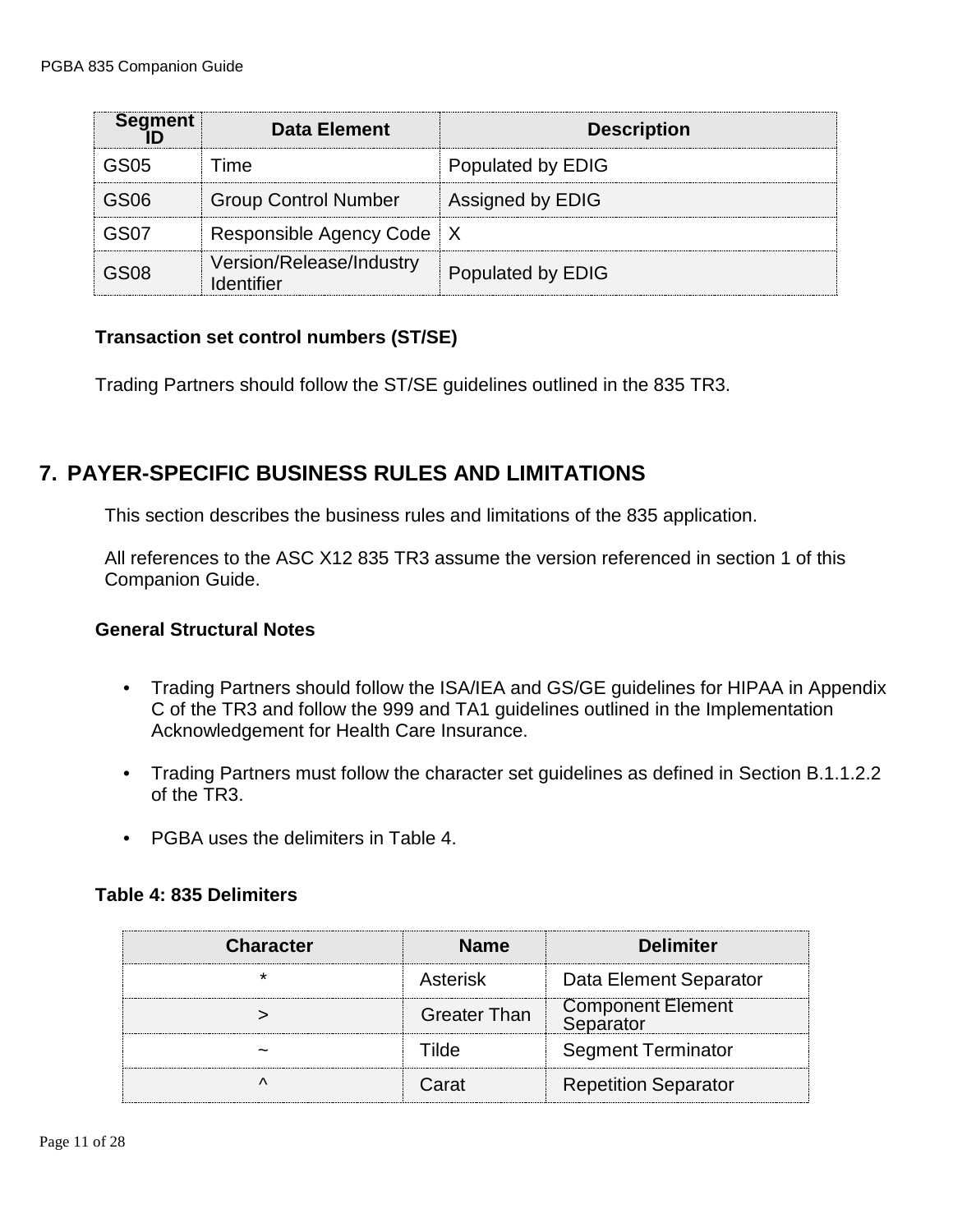## <span id="page-11-1"></span><span id="page-11-0"></span>**8. ACKNOWLEDGEMENTS AND ERROR CODES**

**The receiver of the 835 remit from PGBA is not required to return a 999 acknowledgement per CMS-0028-IFC – excludes requirements pertaining to acknowledgements.**

CMS-0028-IFC does not adopt batch acknowledgements required in section 4.2 of CAGH CORE rule 350, as the secretary has not yet adopted HIPAA standards for acknowledgements.

## <span id="page-11-2"></span>**9. TRADING PARTNER AGREEMENTS**

Trading Partner enrollment is required to receive 835 remits. Refer to the GETTING STARTED section of this Companion Guide under Trading Partner Registration for information regarding enrollment as a Trading Partner.

The trading partner must be set up as a receiver of the transaction on the Trading Partner table for electronic remits.

Trading Partners may not receive transactions to be executed as Usage Indicator (ISA15) = "P" until testing has been accomplished and approval to receive production transactions has been given.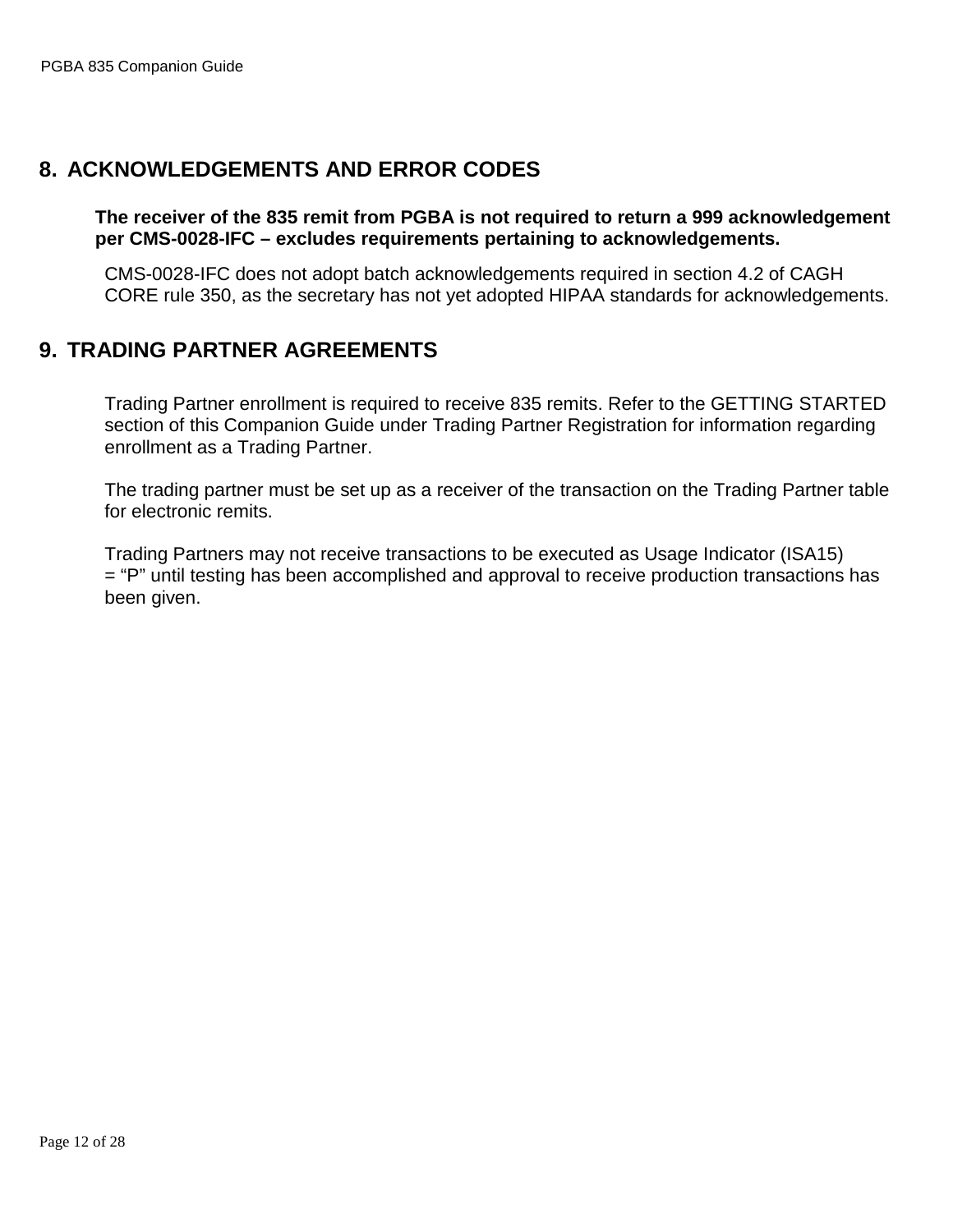# <span id="page-12-0"></span>**10. TRANSACTION SPECIFIC INFORMATION**

All references to TR3 in this section assume the ASC X12 TR3 835 version referenced in section 1 of this Companion Guide.

## <span id="page-12-1"></span>**835 Payment Advice Transaction**

This section describes the values required by PGBA in the 835 Payment Advice transaction.

Any segments or elements not referenced in Tables 15 or 16 should be sent on the 835 per TR3.

## <span id="page-12-2"></span>**Information Source Level Structures**

#### **Table 5: Header**

<span id="page-12-3"></span>

| <b>Loop ID</b> | <b>Reference</b> | <b>X12</b><br>Implementation<br><b>Name</b>       | <b>Codes</b>                                                                                                                                                                     | <b>Notes/ Comments</b>                              |
|----------------|------------------|---------------------------------------------------|----------------------------------------------------------------------------------------------------------------------------------------------------------------------------------|-----------------------------------------------------|
| Header         | BPR01            | Transaction<br><b>Handling Code</b>               | I - Remittance<br><b>Information Only ID</b><br>$H -$<br>number.<br>Notification Only.                                                                                           | Must be an I or H.                                  |
|                | BPR03            | <b>Total Actual</b><br>Provider payment<br>Amount | C - Credit                                                                                                                                                                       | Must be C.                                          |
|                | BPR04            | <b>Payment Method</b><br>Code                     | <b>ACH</b> - Automated<br><b>Clearing House</b><br>(used for<br>electronic funds<br>transfer)<br><b>CHK - Check</b><br>(payment made<br>via check)<br>NON - Non-<br>payment Data | Must be ACH, CHK or<br>NON.                         |
|                | BPR05            | <b>Payment Format</b><br>Code                     | <b>CCP - Cash</b><br>Concentration/<br>Disbursement plus<br>Addenda (CCD+)<br>(ACH)                                                                                              | Required and used only<br>when BPR04 equals<br>ACH. |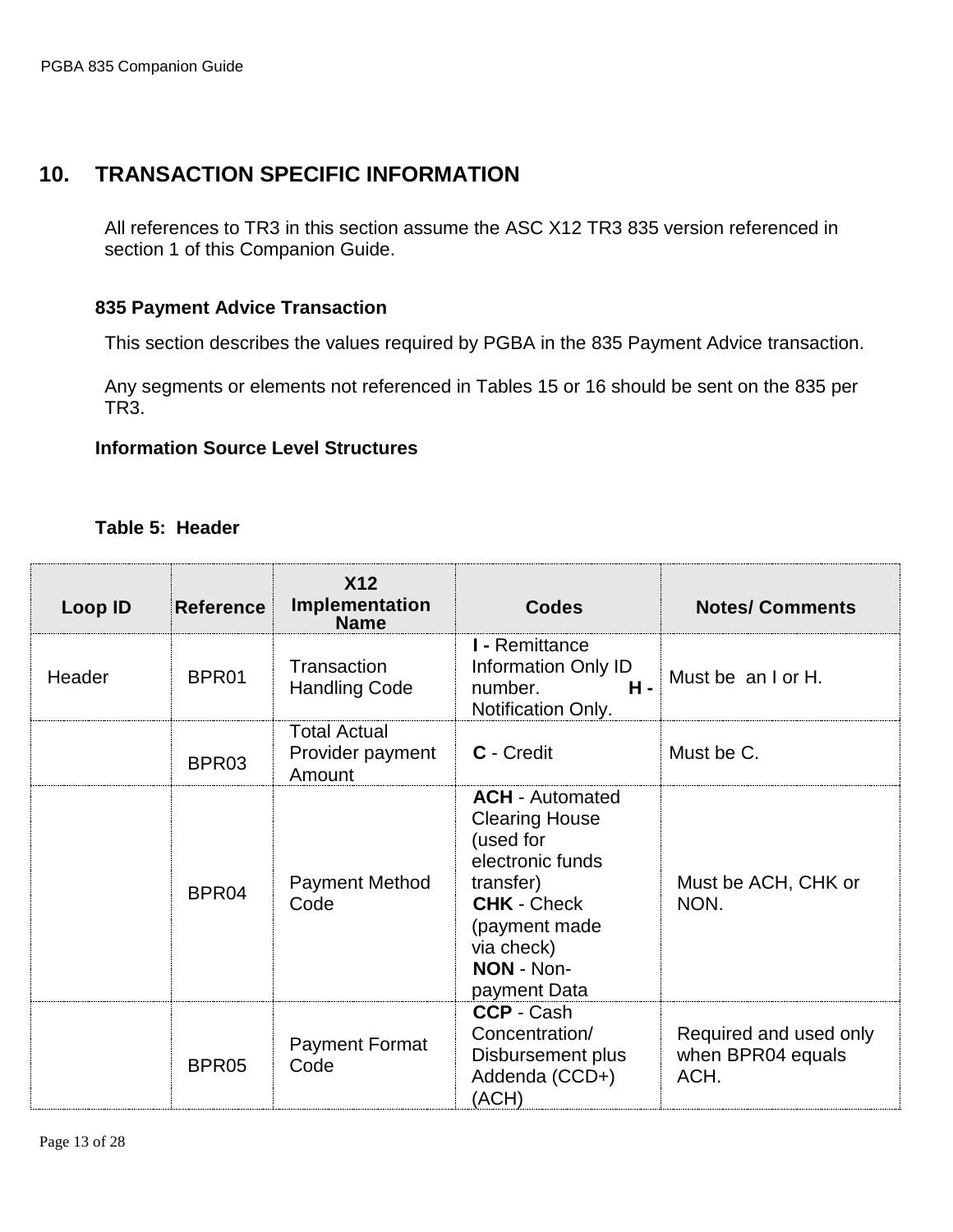| <b>Loop ID</b>                   | <b>Reference</b>  | <b>X12</b><br>Implementation<br><b>Name</b>                                               | <b>Codes</b>                                                                                             | <b>Notes/ Comments</b>                                                                                                                                                                                        |
|----------------------------------|-------------------|-------------------------------------------------------------------------------------------|----------------------------------------------------------------------------------------------------------|---------------------------------------------------------------------------------------------------------------------------------------------------------------------------------------------------------------|
|                                  |                   |                                                                                           | Note: Only provided if<br>electronic funds<br>transfer.                                                  |                                                                                                                                                                                                               |
|                                  | BPR06             | Depository<br>Financial<br>Institution (DFI) ID<br><b>Number Qualifier</b>                | 01 - ABA Transit<br><b>Routing Number</b><br>(including check<br>digits (9 digits))                      | <b>Required if BPR04</b><br>equals ACH.                                                                                                                                                                       |
|                                  | BPR <sub>12</sub> | Depository<br>Financial<br>Institution (DFI)<br>Identification<br><b>Number Qualifier</b> | Must use:<br><b>ABA Transit</b><br>01<br><b>Routing Number</b><br>(including check<br>digits (9 digits)) | Identifies the type of<br>identification number of<br><b>Depository Financial</b><br>Institution (DFI). Required<br>when BPR04 equals ACH,<br>BOP, or FWT. Not used if<br><b>BPR04 equals CHK</b><br>(Check). |
|                                  | BPR16             | <b>Payment Effective</b><br>Date                                                          | <b>EFT</b> effective date                                                                                | Required when BPR04 =<br><b>ACH</b>                                                                                                                                                                           |
| Reassociation<br>Trace<br>Number | TRN <sub>02</sub> | Reference<br>Identification                                                               | EFT reference<br>number                                                                                  | Required when BPR04 $=$<br><b>ACH</b>                                                                                                                                                                         |
|                                  | TRN03             | Payer Identification                                                                      | Must equal:<br>1571132733                                                                                | Required payer<br>Identification number.                                                                                                                                                                      |
| EV                               | REF02             | Receiver<br>Identification                                                                | Must use:<br>Clearing house or<br>billing service (trading<br>partner) Mailbox ID.                       | Identifies the transaction<br>receiver                                                                                                                                                                        |
| F <sub>2</sub>                   | REF <sub>02</sub> | <b>Tricare Provider ID</b>                                                                | Will be a 9 digit tax ID<br>with or without 3 digit<br>location suffix.                                  | This is the Tricare provider<br>number used to adjudicate<br>the claim.                                                                                                                                       |
| 1000A                            | N <sub>102</sub>  | Payer Name<br>Name                                                                        | Must equal: PGBA,<br><b>LLC</b>                                                                          | Required if the National<br>Plan ID is not transmitted<br>in N104 (Payer Identifier).                                                                                                                         |
| 1000A                            | N301              | Payer Address<br>Line<br>Address<br>Information                                           | <b>Tricare Claims</b><br>Administrator                                                                   | Must equal first address<br>line by region.                                                                                                                                                                   |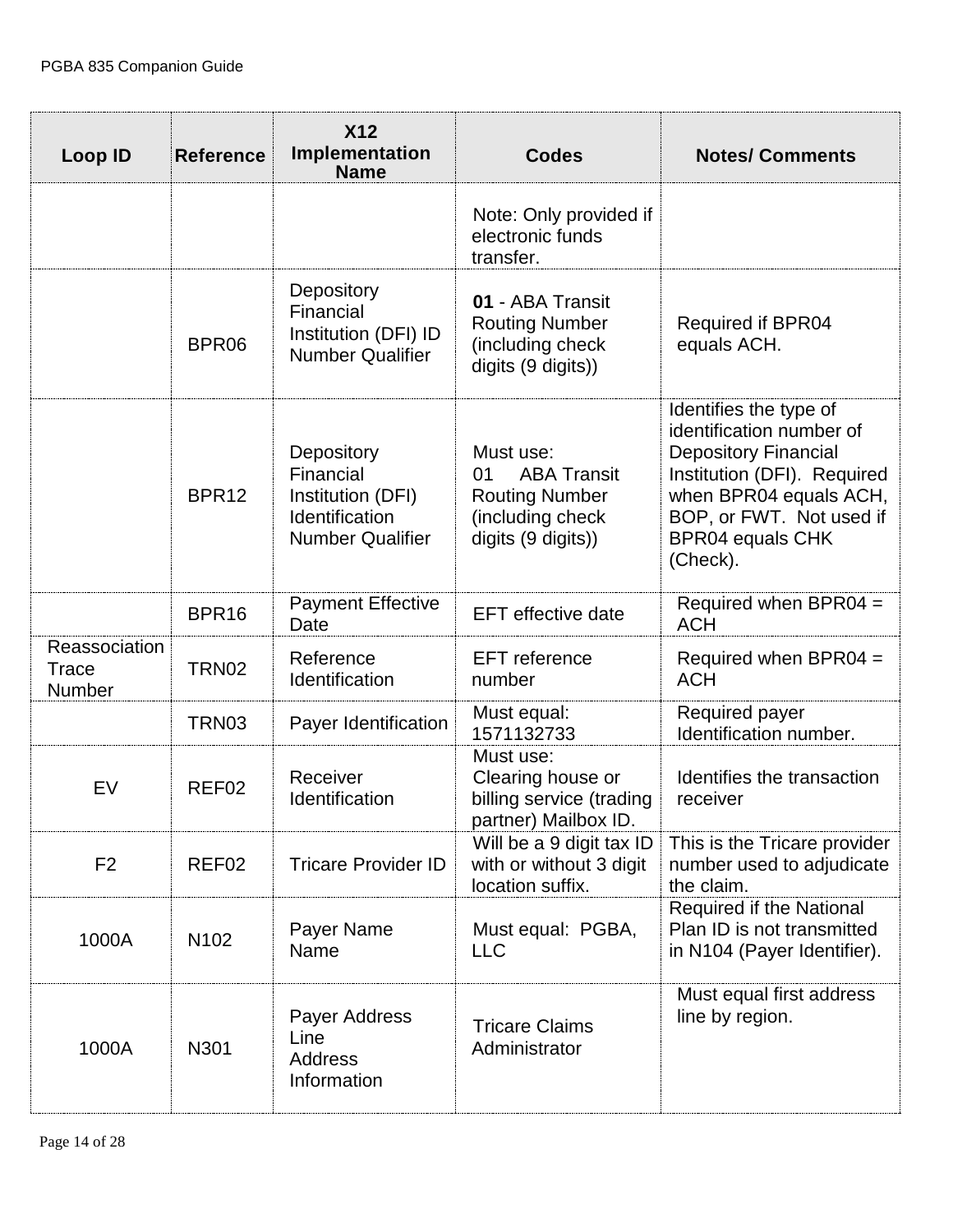| <b>Loop ID</b> | <b>Reference</b>  | <b>X12</b><br>Implementation<br><b>Name</b>                                          | <b>Codes</b>                                                                                 | <b>Notes/ Comments</b>                                                                                             |
|----------------|-------------------|--------------------------------------------------------------------------------------|----------------------------------------------------------------------------------------------|--------------------------------------------------------------------------------------------------------------------|
| 1000A          | REF01             | Reference<br>Identification<br>Qualifier                                             | Must use:<br>Payer<br>2U<br><b>Identification Number.</b>                                    | Code used to qualify the<br>additional payer<br>identification numbers.                                            |
| 1000A          | PER <sub>02</sub> | <b>Payer Business</b><br><b>Contact Name</b><br>Name                                 | Must equal:<br><b>Tricare Claims</b><br>Administration                                       | Required when there is a<br>business contact area<br>that would apply to this<br>remittance and all the<br>claims. |
| 1000A          | PER <sub>03</sub> | <b>Business Contact</b><br><b>Number</b><br>Communication<br><b>Number Qualifier</b> | Must equal:<br>ТE<br>Telephone<br><b>Number</b>                                              | Code identifying the type<br>of business<br>communication number.                                                  |
| 1000A          | PER04             | <b>Payer Business</b><br>Contact<br>Communication<br>Number                          | Complete<br>communications<br>number including<br>country or area code<br>when applicable.   | Differs depending on<br>contract region.                                                                           |
| 1000A          | PER01             | Payer Technical<br>Contact<br><b>Contact Function</b><br>Code                        | Must equal: BL<br><b>Technical</b><br>Department                                             | Code identifier for the<br>technical contact.                                                                      |
| 1000A          | PER <sub>02</sub> | <b>Payer Technical</b><br>Contact<br><b>Contact Name</b>                             | Must equal:<br><b>TRICARE</b><br><b>ELECTRONIC</b><br><b>CLAIMS SERVICE</b><br><b>CENTER</b> | Technical contact name.                                                                                            |
| 1000A          | PER <sub>03</sub> | Payer Technical<br>Contact<br>Communication<br><b>Number Qualifier</b>               | Must equal: TE<br>Telephone                                                                  | <b>Technical communication</b><br>number qualifier.                                                                |
| 1000A          | PER <sub>04</sub> | Payer Technical<br>Contact<br>Communication<br>Number                                | Must equal: 1-800-<br>325-5920                                                               | Technical contact number.                                                                                          |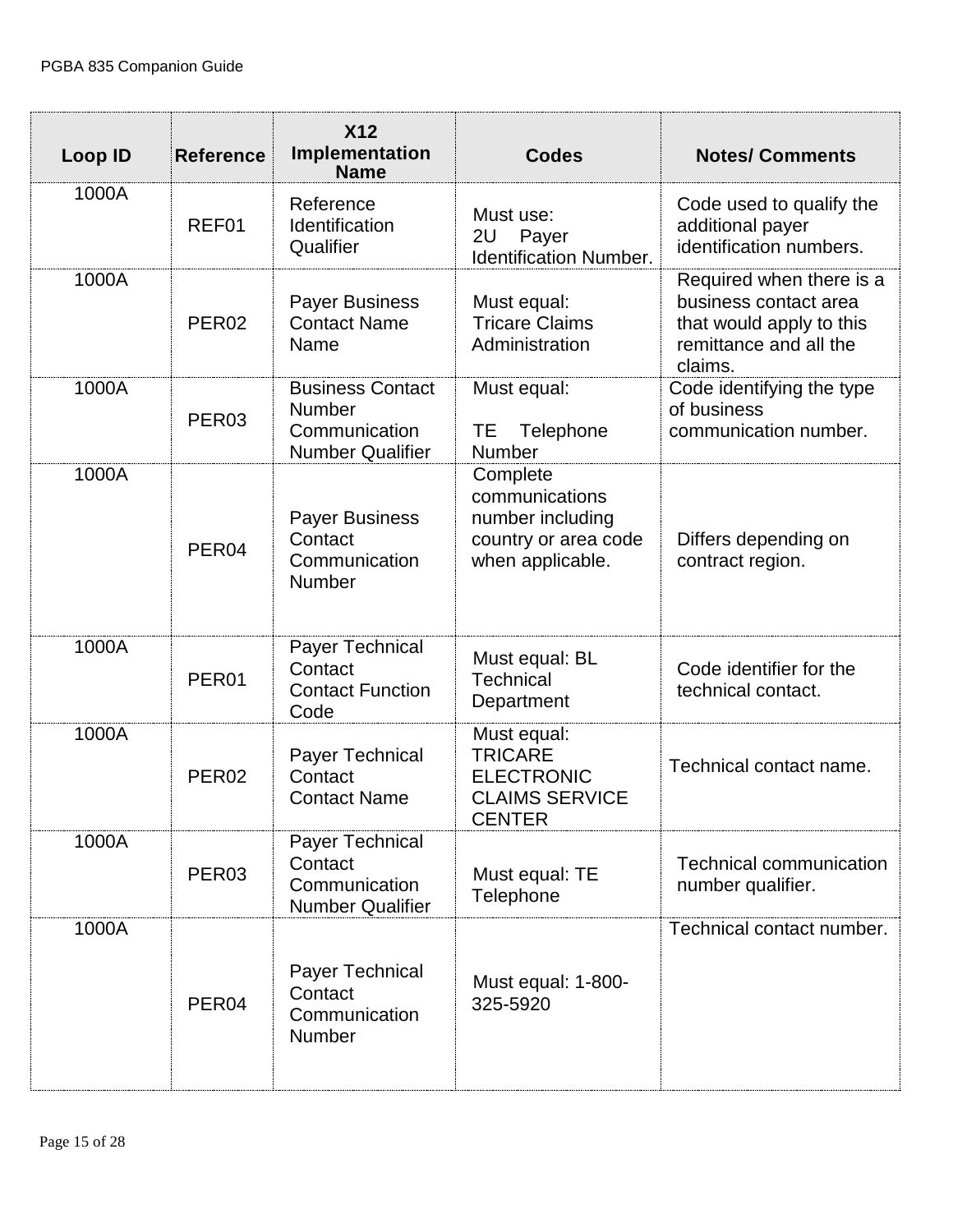| <b>Loop ID</b> | <b>Reference</b> | X <sub>12</sub><br>Implementation<br><b>Name</b> | <b>Codes</b>                                                                                                                                                                                                                        | <b>Notes/ Comments</b>                                                                |
|----------------|------------------|--------------------------------------------------|-------------------------------------------------------------------------------------------------------------------------------------------------------------------------------------------------------------------------------------|---------------------------------------------------------------------------------------|
| 1000B          | N <sub>103</sub> | <b>Identification Code</b><br>Qualifier          | Must equal:<br>Federal<br>EL.<br>Taxpayer's<br><b>Identification Number</b><br>XX National<br>Provider Identifier<br>Note: For individual<br>providers as payees,<br>use this number to<br>represent the Social<br>Security Number. | Required when N104<br>does not contain the<br><b>National Provider</b><br>Identifier. |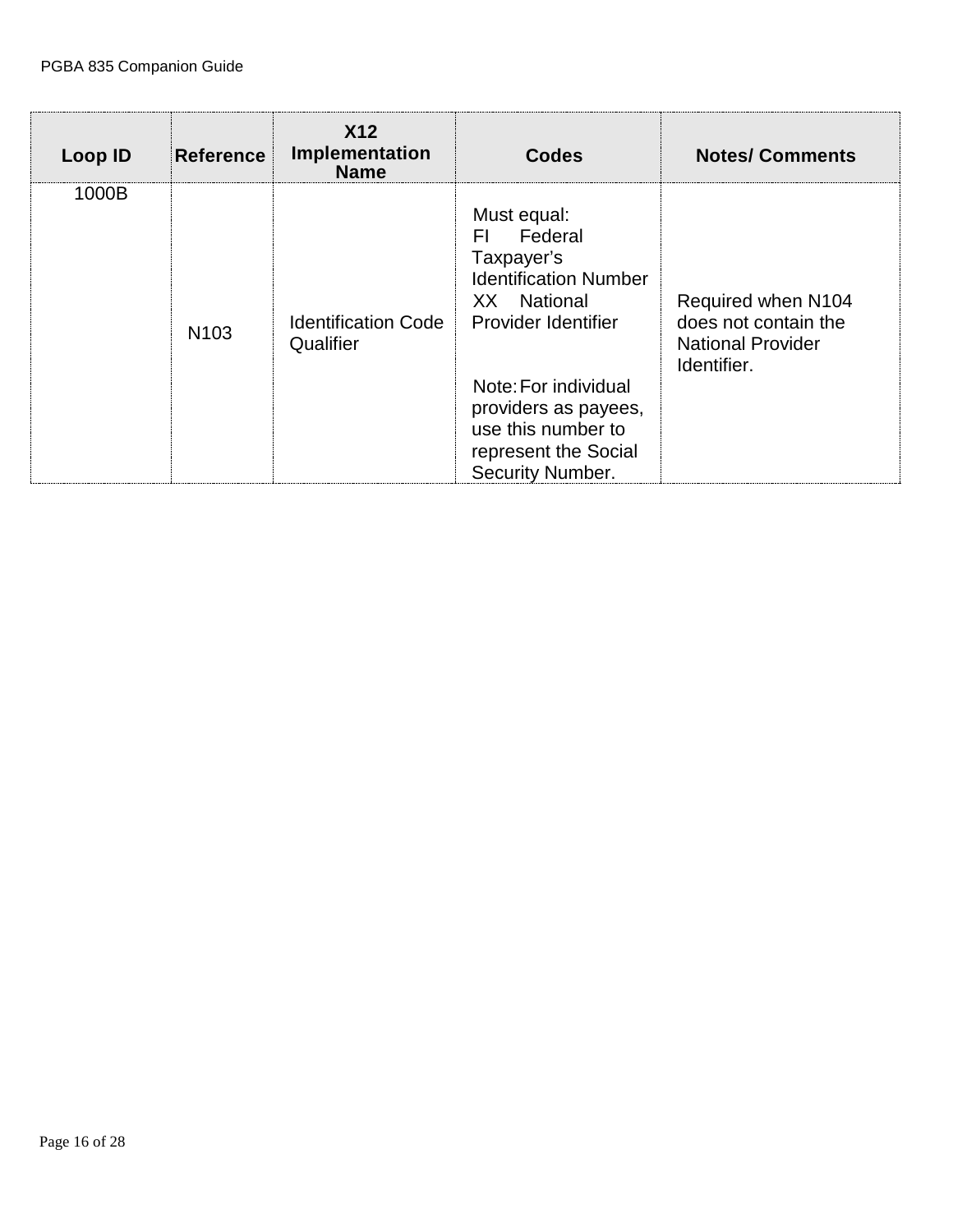## <span id="page-16-0"></span>**Table 5: Detail**

| Loop ID | <b>Reference</b>  | <b>X12</b><br>Implementation<br><b>Name</b>                                                        | <b>Codes</b>                                                                                                                                           | <b>Notes/ Comments</b>                                                                                                                                                                                                                                      |
|---------|-------------------|----------------------------------------------------------------------------------------------------|--------------------------------------------------------------------------------------------------------------------------------------------------------|-------------------------------------------------------------------------------------------------------------------------------------------------------------------------------------------------------------------------------------------------------------|
| 2100    | CLP <sub>02</sub> | <b>Claim Status</b><br>Code                                                                        | The following codes are<br>sent:<br>Processed as<br>1<br>Primary<br>$\overline{2}$<br>Processed as<br>Secondary<br>Processed as<br>3<br>Tertiary19     | Identifies the status of an<br>entire claim as assigned<br>by the payer, claim review<br>organization or re-pricing<br>organization.                                                                                                                        |
| 2100    | CLP06             | <b>Claim Filing</b><br><b>Indicator Code</b>                                                       | Must use:<br><b>CHAMPUS</b><br>CH                                                                                                                      | Code identifying the type<br>of claim. For many<br>providers to<br>electronically post the<br>835 remittance data to<br>their patient accounting<br>systems with human<br>intervention, a unique,<br>provider-specific<br>insurance plan code is<br>needed. |
| 2100    | CLP07             | <b>TRICARE</b> claim<br>number                                                                     | ICN Example:<br>835 - 3301X1KC1-00<br>837 - 3301X1KC10000                                                                                              | Claim number format on<br>835 different from claim<br>number on 837.                                                                                                                                                                                        |
| 2100    | CAS               | Claim<br>Adjustment<br><b>Claim Payment</b><br>Information                                         |                                                                                                                                                        | This segment is not used<br>or provided; adjustments<br>are reported at the<br>service level.                                                                                                                                                               |
| 2100    | <b>NM108</b>      | <b>Patient Name</b><br>Identification<br><b>Code Qualifier</b><br><b>Patient Control</b><br>Number | Must use:<br><b>HN</b><br><b>Health Insurance</b><br>Claim (HIC) Number<br>Note: If either NM108 or<br>NM109 is present, then<br>the other is required | Required if the patient ID<br>is known or was reported<br>on the health care claim.<br>Used for identification<br>code and under most<br>circumstances, this<br>element should be sent.<br>Should be same as MI if<br>patient is the subscriber.            |
| 2100    | <b>NM102</b>      | <b>Insured Name</b><br><b>Entity Type</b><br>Qualifier                                             | Must use:<br>Person                                                                                                                                    | Code qualifying the type<br>of entity.                                                                                                                                                                                                                      |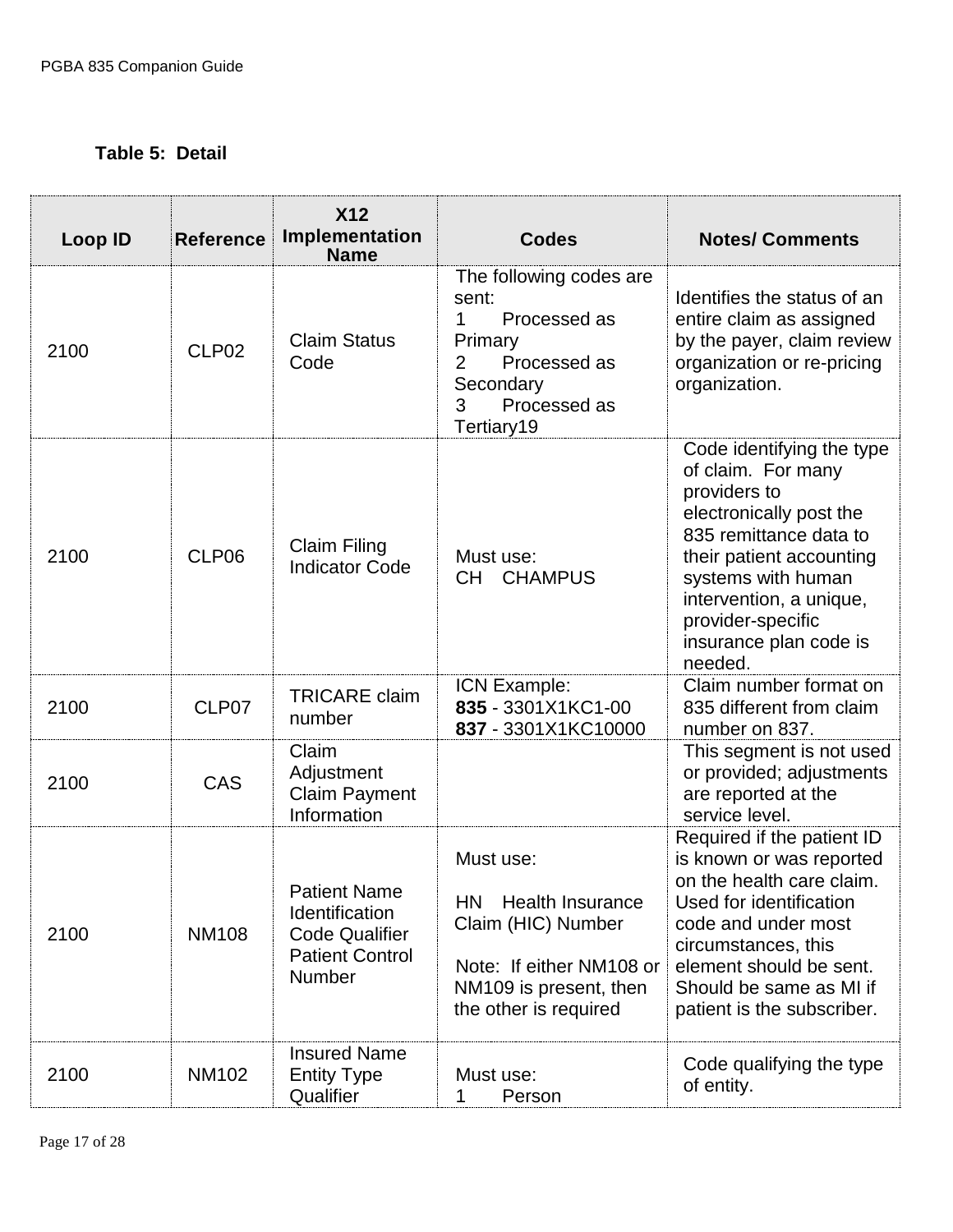| <b>Loop ID</b> | <b>Reference</b> | <b>X12</b><br>Implementation<br><b>Name</b>                                         | <b>Codes</b>                                                                                                                | <b>Notes/ Comments</b>                                                                                                                              |
|----------------|------------------|-------------------------------------------------------------------------------------|-----------------------------------------------------------------------------------------------------------------------------|-----------------------------------------------------------------------------------------------------------------------------------------------------|
| 2100           | <b>NM108</b>     | <b>Insured Name</b><br>Identification<br><b>Code Qualifier</b><br>Subscriber ID     | Must use:<br>Member<br>ΜI<br>Identification<br>Note: If either NM108 or<br>NM109 is present, then<br>the other is required. | Used for identification<br>code of the subscriber.<br>Under most<br>circumstances, this<br>element should be sent.                                  |
| 2100           | N <sub>108</sub> | Service Provider<br>Name<br>Identification<br><b>Code Qualifier</b>                 | Must equal:<br>Federal<br>FI.<br>Taxpayer's Identification<br>Number<br><b>National Provider</b><br>XX<br>Identifier        | Code designating the<br>system/method of code<br>structure used for<br>Identification Code (67).<br>Code is provided, if<br>submitted.              |
| 2100           | REF01            | <b>Other Claim</b><br><b>Related Id</b><br>Reference<br>Identification<br>Qualifier | Must equal:<br><b>Medical Record</b><br>EA<br><b>Identification Number</b>                                                  | Code qualifying the<br>Reference ID. It is<br>provided, if available.                                                                               |
| 2100           | DTM01            | Date Time<br>Qualifier<br><b>Statement Date</b>                                     | 232 - Claim period start<br>date<br>233 – Claim period end<br>date                                                          | Code specifying type of<br>date.                                                                                                                    |
| 2100           | DTM01            | Date Time<br>Qualifier<br>Coverage<br><b>Expiration Date</b>                        | <b>DEERS</b> does not<br>maintain the history<br>needed to determine<br>expiration of coverage.                             | When the patient is not<br>eligible for coverage, the<br>situational segment DTM<br>- Coverage Expiration<br>Date on Loop 2100 will<br>not be sent. |
| 2100           | AMT01            | <b>Amount Qualifier</b><br>Code                                                     | F <sub>5</sub><br><b>Patient Amount</b><br>Paid (Use to report the<br>amount the patient has<br>already paid.)<br>Interest  | Code to qualify the<br>amount and is provided<br>in certain situations.<br>PGBA, LLC valid codes:                                                   |
| 2100           | QTY01            | Quantity<br>Qualifier                                                               | Must use:<br>OU<br><b>Outlier Days</b>                                                                                      | Specifies the type of<br>quantity and is provided<br>in certain situations.                                                                         |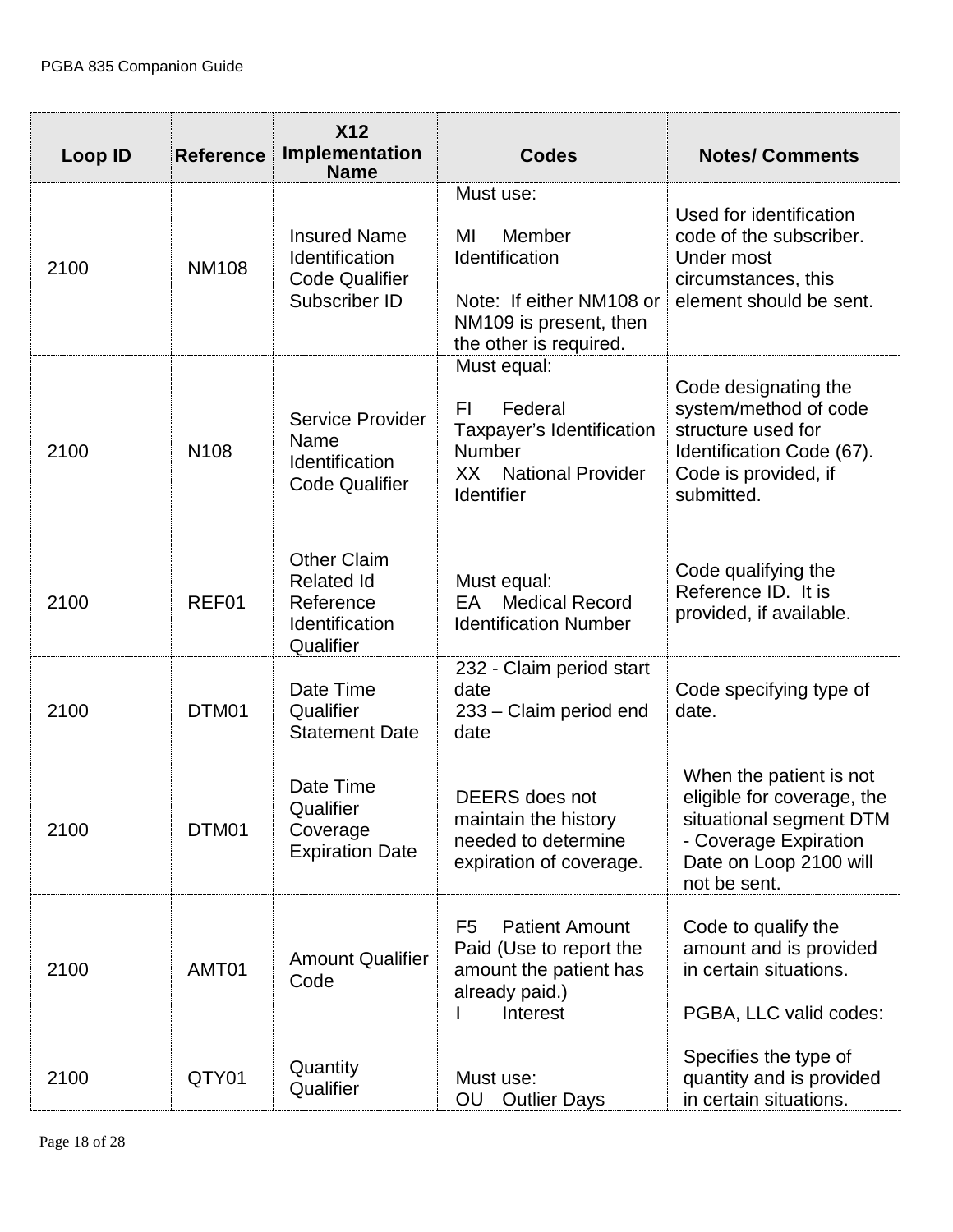| <b>Loop ID</b> | <b>Reference</b> | <b>X12</b><br>Implementation<br><b>Name</b>                                     | <b>Codes</b>                                                                                                                                                                                                                                                              | <b>Notes/ Comments</b>                                                                                                          |
|----------------|------------------|---------------------------------------------------------------------------------|---------------------------------------------------------------------------------------------------------------------------------------------------------------------------------------------------------------------------------------------------------------------------|---------------------------------------------------------------------------------------------------------------------------------|
| 2110           | SVC01            | Composite<br>Medical<br>Procedure<br>Identifier                                 | Use the adjudicated<br><b>Medical Procedure</b><br>Code. Identifies a<br>medical procedure by its<br>standardized code and<br>modifiers.                                                                                                                                  |                                                                                                                                 |
| 2110           | <b>SVC01-1</b>   | Product or<br>Service ID<br>Qualifier<br>Product/Service<br><b>ID Qualifier</b> | Must equal:<br><b>HC HCPCS Codes</b><br>(Professional)<br>HP.<br><b>Health Insurance</b><br><b>Prospective Payment</b><br>System (HIPPS) Skilled<br><b>Nursing Facility Rate</b><br>Code<br>N4<br><b>National Drug</b><br>Code 5-4-2<br>NU (NUBC) UB92<br>Codes           | Identifies the type/source<br>of the descriptive number<br>used in Product/Service<br>ID and is provided if<br>available.       |
| 2110           | <b>SVC06-1</b>   | Product or<br>Service ID<br>Qualifier<br>Product/Service<br><b>ID Qualifier</b> | Must equal:<br><b>HC HCPCS Codes</b><br>(Professional)<br><b>Health Insurance</b><br>HP.<br><b>Prospective Payment</b><br>System (HIPPS) Skilled<br><b>Nursing Facility Rate</b><br>Code<br>N4<br><b>National Drug</b><br>Code 5-4-2<br><b>NU</b><br>(NUBC) UB92<br>Codes | Qualifies the values in<br>$SVC06 - 2$ through<br>$SVC06 - 6$ . It is provided<br>if available.                                 |
| 2110           | REF01            | Service<br>Identification<br>Reference<br>Identification<br>Qualifier           | <b>APC Ambulatory</b><br><b>Payment Classification</b>                                                                                                                                                                                                                    | Provided when related<br>service specific<br>reference identifiers were<br>used in the process of<br>adjudicating this service. |
| 2110           | REF01            | Line Item<br><b>Control Number</b><br>Reference<br>Identification<br>Qualifier  | Must equal:<br><b>Provider Control</b><br>6R<br>Number (Line item<br>control number in Loop<br>2400, REF01 (used in<br>837 Professional) if<br>submitted on the 837                                                                                                       | <b>Qualifies the Reference</b><br>Identification and is<br>provided, if submitted                                               |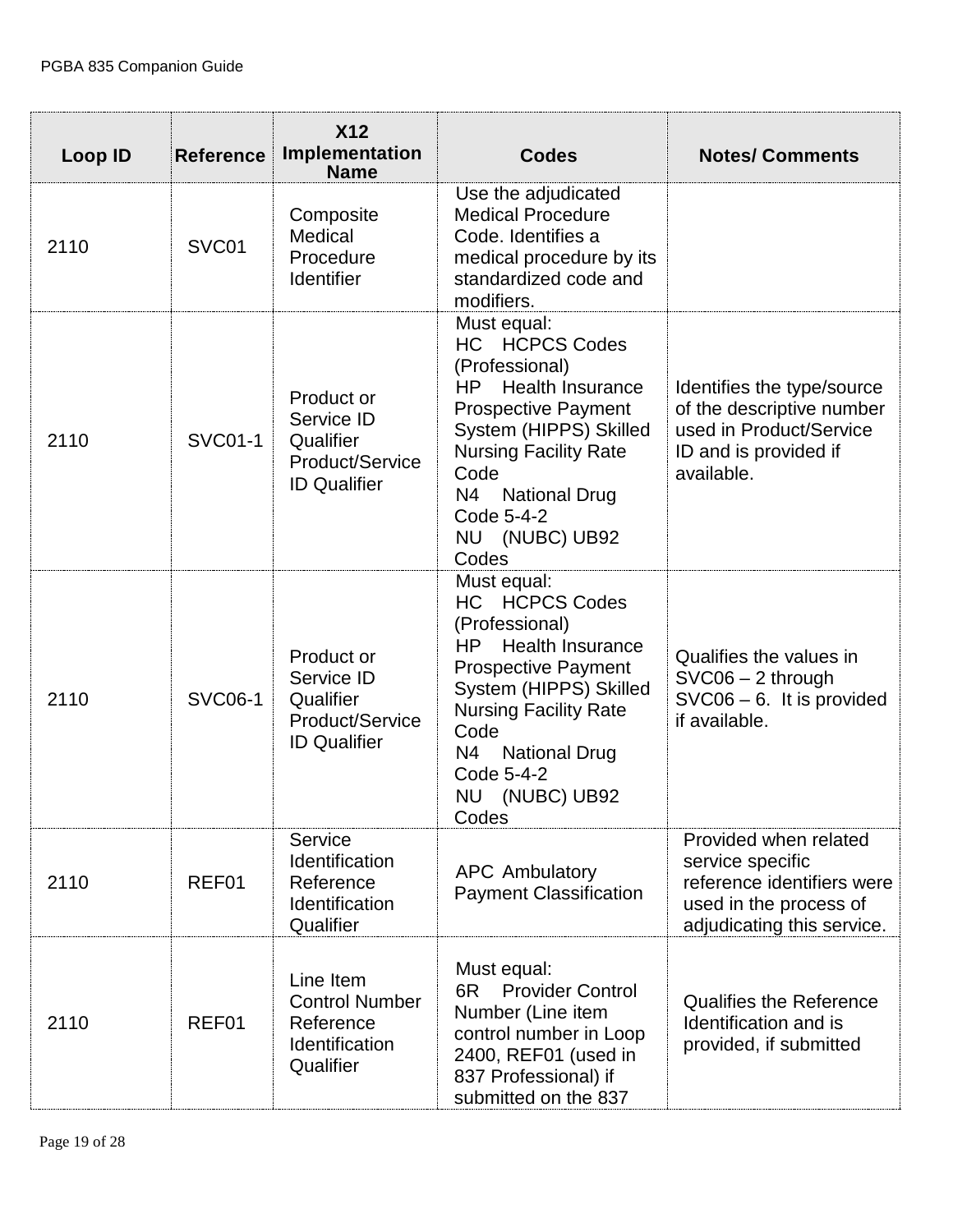| Loop ID | Reference | X12<br><b>Implementation</b><br><b>Name</b> | Codes                                                                                                        | <b>Notes/ Comments</b>                                                            |
|---------|-----------|---------------------------------------------|--------------------------------------------------------------------------------------------------------------|-----------------------------------------------------------------------------------|
|         |           |                                             | this must be returned on<br>the remittance.)                                                                 |                                                                                   |
| 2110    | AMT01     | <b>Amount Qualifier</b><br>Code             | Must equal:<br>Allowed - Actual                                                                              | Code to qualify amount<br>and is provided in certain<br>situations, if available. |
| 2110    | LQ01      | Code List<br><b>Qualifier Code</b>          | Must use:<br>HE Claim Payment<br><b>Remark Codes (code</b><br>source 411: Remittance<br><b>Remark Codes)</b> | Code identifying a<br>specific industry code<br>list.                             |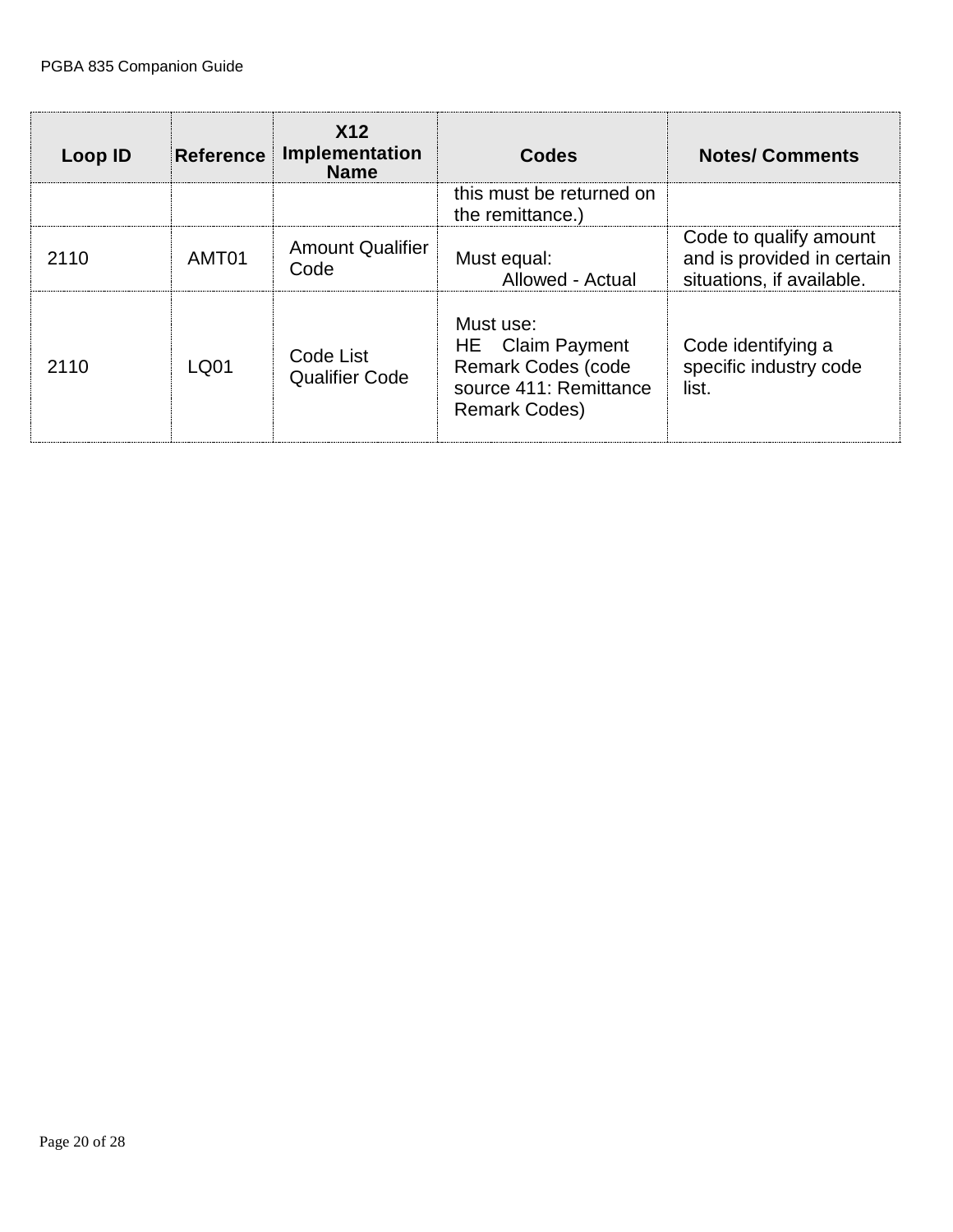# <span id="page-20-0"></span>**Table 5: Summary**

| Loop ID | <b>Reference</b>                                                    | <b>X12</b><br>Implementation<br><b>Name</b> | <b>Codes</b>                                                                                                                                                                                                                                                                                                                                                                                                                                                                                                                 | <b>Notes/ Comments</b>                                                                                                                                                               |
|---------|---------------------------------------------------------------------|---------------------------------------------|------------------------------------------------------------------------------------------------------------------------------------------------------------------------------------------------------------------------------------------------------------------------------------------------------------------------------------------------------------------------------------------------------------------------------------------------------------------------------------------------------------------------------|--------------------------------------------------------------------------------------------------------------------------------------------------------------------------------------|
| 2110    | PLB03-1,<br>PLB05-1,<br>PLB07-1,<br>PLB09-1,<br>PLB11-1,<br>PLB13-1 | Adjustment<br><b>Reason Code</b>            | Must equal:<br>Internal Revenue<br>IR<br><b>Service Withholdings</b><br><b>Interest Owed</b><br>16.<br>(Used for the interest paid<br>on claims in the 835.<br>Supports the related<br>adjustments where<br>AMT01 is equal to I<br>(Interest).<br>WO Overpayment<br>Recovery (Used for the<br>recovery of previous<br>overpayment. See IG<br>Guide for information<br>about balancing against a<br>provider refund.)<br>72<br><b>Authorized Return</b><br>This is the<br>provider refund<br>adjustment.<br>CS<br>Adjustment. | Provided only if a<br>provider level<br>adjustment. It<br>indicates the reason<br>for a debit or credit<br>memo or adjustment<br>to invoice, debit or<br>credit memo, or<br>payment. |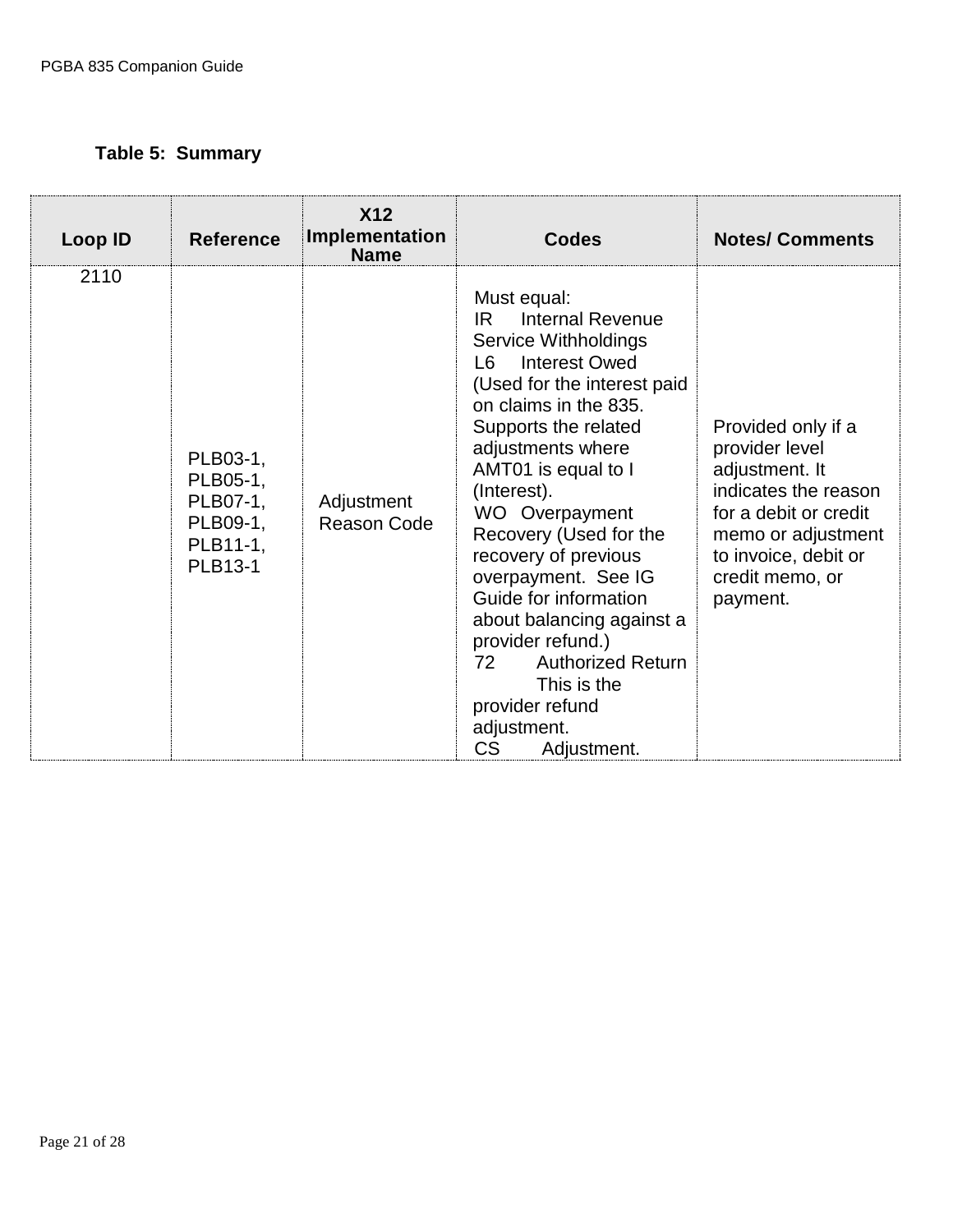# <span id="page-21-0"></span>**APPENDIX A – IMPLEMENTATION CHECKLIST**

PGBA suggests entities use this information as a checklist of steps to become a submitter:

- Read and review the EDI Gateway Technical Communications User's Manual.
- Contact PGBA Technology Support Center at 803-736-5980 or 800-868-2505 with questions.
- Get user ID and password.
- Send at least one test transaction. (These tests must be performed for each different transaction type that a trading partner is approved to submit to EDIG.)
- Begin receiving transactions.

## <span id="page-21-1"></span>**PPENDIX B – SAMPLE 835**

This test example includes the minimum required data elements for a PGBA outbound 835 remit file.

IEA\*1\*248100097~ ISA\*00\* \*00\* \*30\*571132733 \*ZZ\*7GWnnnnAAn \*131203\*2043\*^\*00501\*248100097\*0\*P\*>~ GS\*HP\*571132733\*7GWnnnnAAn\*20131203\*204314\*7384627\*X\*005010X221A1~ ST\*835\*000002291~ BPR\*I\*4303.69\*C\*ACH\*CCP\*01\*043301627\*DA\*1028900224\*1571132733\*000000000\*01\*043000261\*DA\*1185027\*2013120  $3<sub>~</sub>$ TRN\*1\*5282937336NR4\*1571132733\*000000000~ REF\*EV\*7GWnnnnAAn~ REF\*F2\*123456789 R81031202008630~ DTM\*405\*20131202~ N1\*PR\*PGBA, LLC~ N3\*TRICARE NORTH REGION CLAIMS\*P.O. BOX 870140~ N4\*SURFSIDE BEACH\*SC\*295879740~ PER\*CX\*TRICARE NORTH REGION CLAIMS CORRESPONDENCE\*TE\*8778742273~ PER\*BL\*TRICARE ELECTRONIC CLAIMS SERVICE CENTER\*TE\*8003255920~ N1\*PE\*CHILDREN'S HOSPITAL OF PITTSBU\*XX\*1111111115~ N3\*PO BOX 382007~ N4\*PITTSBURGH\*PA\*15250~ REF\*TJ\*123456789~ LX\*1~ CLP\*CH01258758\*1\*1409\*1127.2\*\*CH\*3301X1KC1-00\*13\*1~ NM1\*QC\*1\*TEST\*BENNETT\*R\*\*\*HN\*CH01258758~ NM1\*IL\*1\*TEST\*JASON\*R\*\*\*MI\*111111111~ REF\*EA\*970320540~ DTM\*050\*20131028~ AMT\*AU\*1127.2~ AMT\*I\*.27~ SVC\*HC>99285\*1409\*1127.2\*0450\*\*\*1~ DTM\*472\*20131019~ CAS\*CO\*45\*281.8~ AMT\*B6\*1127.2~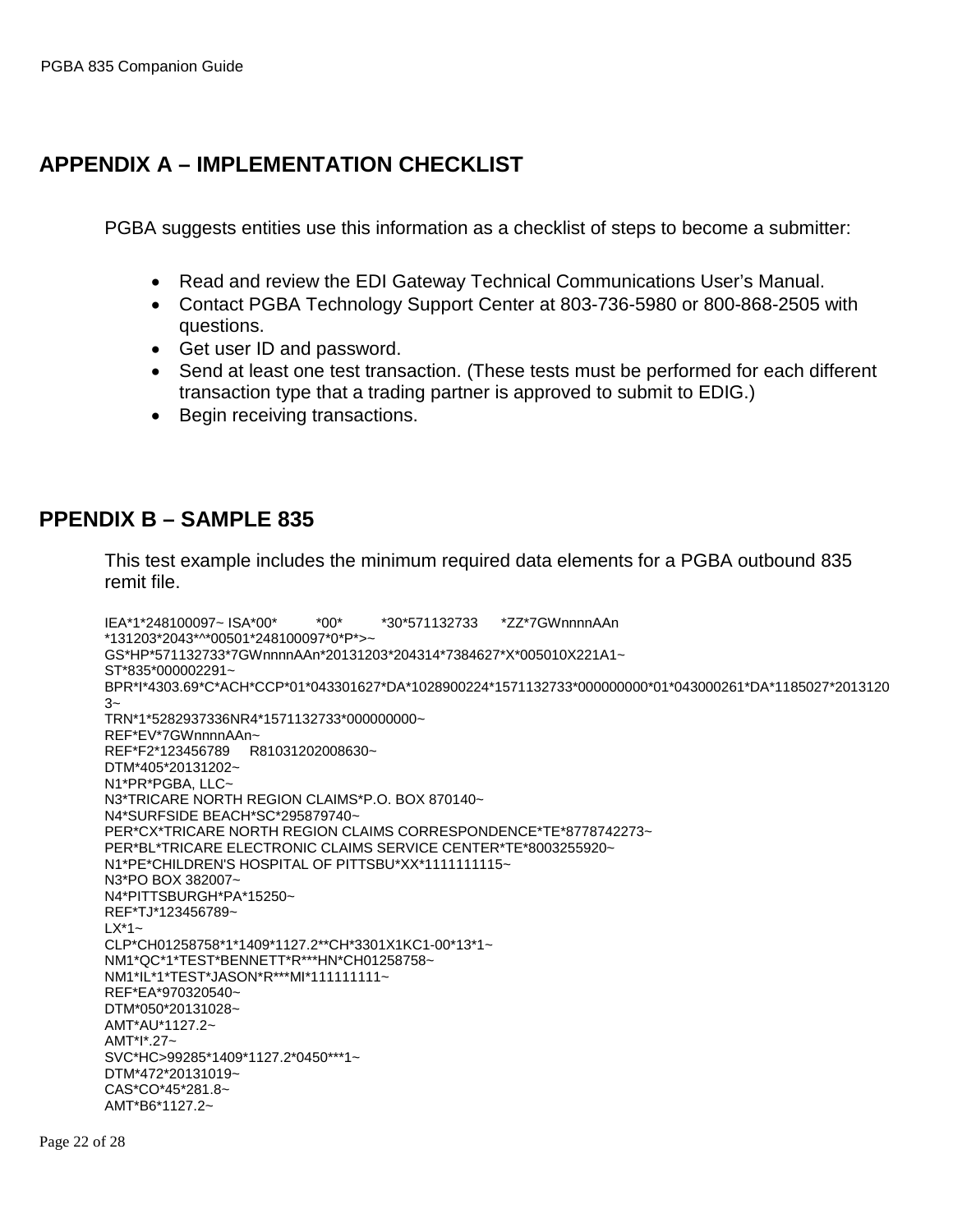LX\*2~ CLP\*CH01272757\*1\*204\*63.73\*\*CH\*3315X3KJZ-00\*13\*1~ NM1\*QC\*1\*TEST2\*BROOKLYN\*R\*\*\*HN\*CH01272757~ NM1\*IL\*1\*TEST2\*ERIC\*C\*\*\*MI\*222222222~ REF\*EA\*970113481~ DTM\*050\*20131111~ AMT\*AU\*63.73~ SVC\*HC>92507>GN\*204\*63.73\*0440\*\*\*1~ DTM\*472\*20131010~ CAS\*CO\*45\*140.27~ AMT\*B6\*63.73~  $LX^*3-$ CLP\*CH01277876\*1\*250\*30.97\*\*CH\*3315X3KKJ-00\*13\*1~ NM1\*QC\*1\*TEST3\*MADISON\*P\*\*\*HN\*CH01277876~ NM1\*IL\*1\*TEST3\*JAMES\*P\*\*\*MI\*333333333~ REF\*EA\*980672250~ DTM\*050\*20131111~ AMT\*AU\*30.97~ SVC\*NU>0250\*24\*19.2\*\*\*\*1~ DTM\*472\*20131107~ CAS\*CO\*45\*4.8~ AMT\*B6\*19.2~ SVC\*HC>83036\*151\*11.77\*0301\*\*\*1~ DTM\*472\*20131107~ CAS\*CO\*45\*139.23~ AMT\*B6\*11.77~ SVC\*HC>G0108\*75\*0\*0942\*\*\*1~ DTM\*472\*20131107~ CAS\*CO\*96\*75~  $LX^*4-$ CLP\*CH01278815\*1\*304.75\*16.53\*\*CH\*3316X3DBG-00\*13\*1~ NM1\*QC\*1\*TEST4\*KEVIN\*M\*\*\*HN\*CH01278815~ NM1\*IL\*1\*TEST4\*FRANCIS\*P\*\*\*MI\*444444444~ REF\*EA\*980712618~ DTM\*050\*20131112~ AMT\*AU\*16.53~ SVC\*HC>36415\*22.75\*0\*0301\*\*\*1~ DTM\*472\*20131106~ CAS\*CO\*97\*22.75~ SVC\*HC>82947\*56\*4.76\*0301\*\*\*1~ DTM\*472\*20131106~ CAS\*CO\*45\*51.24~ AMT\*B6\*4.76~ SVC\*HC>83036\*151\*11.77\*0301\*\*\*1~ DTM\*472\*20131106~ CAS\*CO\*45\*139.23~ AMT\*B6\*11.77~ SVC\*HC>G0108\*75\*0\*0942\*\*\*1~ DTM\*472\*20131106~ CAS\*CO\*96\*75~  $LX*5~$ CLP\*CH01281707\*1\*840.75\*16.25\*47.85\*CH\*3319X30TR-00\*13\*1~ NM1\*QC\*1\*TEST5\*YANNI\*Y\*\*\*HN\*CH01281707~ NM1\*IL\*1\*TEST5\*GEORGE\*Y\*\*\*MI\*555555555~ REF\*EA\*840359897~ DTM\*050\*20131115~ AMT\*AU\*64.1~ SVC\*HC>36415\*22.75\*0\*0301\*\*\*1~ DTM\*472\*20131106~ CAS\*CO\*97\*22.75~ SVC\*HC>80061\*167\*16.25\*0301\*\*\*1~ DTM\*472\*20131106~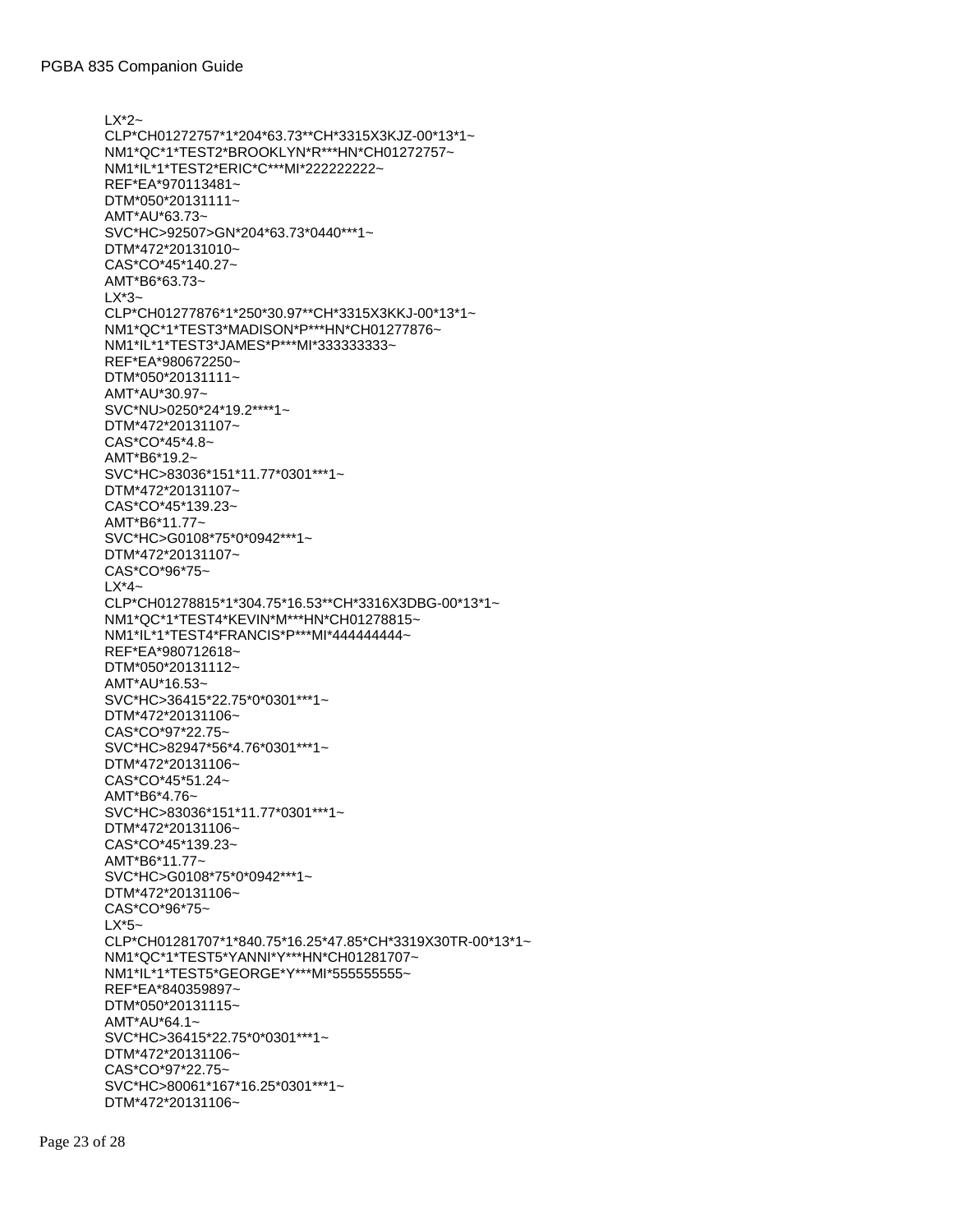CAS\*CO\*45\*150.75~ AMT\*B6\*16.25~ SVC\*HC>82947\*56\*0\*0301\*\*\*1~ DTM\*472\*20131106~ CAS\*CO\*45\*51.24~ CAS\*PR\*1\*4.76~ AMT\*B6\*4.76~ SVC\*HC>83036\*151\*0\*0301\*\*\*1~ DTM\*472\*20131106~ CAS\*CO\*45\*139.23~ CAS\*PR\*1\*11.77~ AMT\*B6\*11.77~ SVC\*HC>84439\*133\*0\*0301\*\*\*1~ DTM\*472\*20131106~ CAS\*CO\*45\*122.06~ CAS\*PR\*1\*10.94~ AMT\*B6\*10.94~ SVC\*HC>84443\*161\*0\*0301\*\*\*1~ DTM\*472\*20131106~ CAS\*CO\*45\*140.62~ CAS\*PR\*1\*20.38~ AMT\*B6\*20.38~ SVC\*HC>G0108\*150\*0\*0942\*\*\*2~ DTM\*472\*20131106~ CAS\*CO\*96\*150~  $LX*6-$ CLP\*CH01292409\*1\*226\*9.42\*2.35\*CH\*3331X36Q7-00\*13\*1~ NM1\*QC\*1\*TEST6\*JOSEPH\*P\*\*\*HN\*CH01292409~ NM1\*IL\*1\*TEST6\*MICHAEL\*N\*\*\*MI\*666666666~ REF\*EA\*981108767~ DTM\*050\*20131127~ AMT\*AU\*11.77~ SVC\*HC>83036\*151\*9.42\*0301\*\*\*1~ DTM\*472\*20131119~ CAS\*CO\*45\*139.23~ CAS\*PR\*2\*2.35~ AMT\*B6\*11.77~ SVC\*HC>G0108\*75\*0\*0942\*\*\*1~ DTM\*472\*20131119~ CAS\*CO\*96\*75~ LX\*7~ CLP\*CH01293308\*1\*1349.25\*768.56\*\*CH\*3333X116D-00\*13\*1~ NM1\*QC\*1\*TEST7\*KASSIDY\*P\*\*\*HN\*CH01293308~ NM1\*IL\*1\*TEST7\*BRIAN\*\*\*\*MI\*777777777~ REF\*EA\*980811182~ DTM\*050\*20131129~ AMT\*AU\*768.56~ SVC\*NU>0250\*26\*20.8\*\*\*\*4~ DTM\*472\*20131122~ CAS\*CO\*45\*5.2~ AMT\*B6\*20.8~ SVC\*HC>81001\*63.25\*3.85\*0307\*\*\*1~ DTM\*472\*20131122~ CAS\*CO\*45\*59.4~ AMT\*B6\*3.85~ SVC\*HC>74020\*389\*47.11\*0320\*\*\*1~ DTM\*472\*20131122~ CAS\*OA\*96\*341.89~ AMT\*B6\*47.11~ SVC\*HC>99283>25\*871\*696.8\*0450\*\*\*1~ DTM\*472\*20131122~ CAS\*CO\*45\*174.2~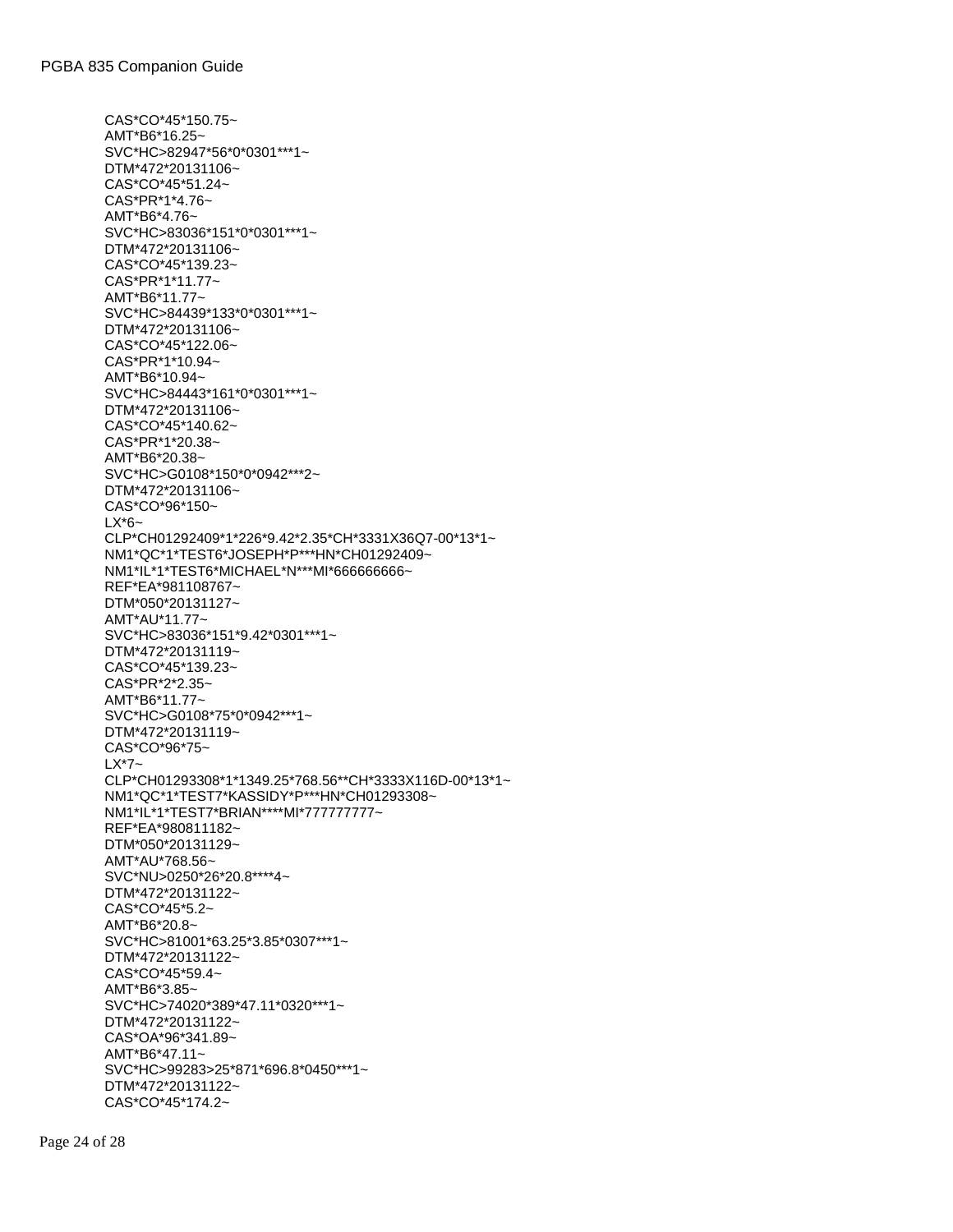```
AMT*B6*696.8~
LX*8~
CLP*CH01293494*1*882.5*600.1*105.9*CH*3333X116F-00*13*1~
NM1*QC*1*TEST8*DALIS*L***HN*CH01293494~
NM1*IL*1*TEST8*DEJUAN*L***MI*888888888~
REF*EA*970687223~
DTM*050*20131129~
AMT*AU*706~
SVC*NU>0250*11.5*7.82****2~
DTM*472*20131123~
CAS*CO*45*2.3~
CAS*PR*2*1.38~
AMT*B6*9.2~
SVC*HC>99283*871*592.28*0450***1~
DTM*472*20131123~
CAS*CO*45*174.2~
CAS*PR*2*104.52~
AMT*B6*696.8~
LX*9~
CLP*CH01293890*1*194*20.82*5.21*CH*3333X116G-00*13*1~
NM1*QC*1*TEST9*BRENNAN*D***HN*CH01293890~
NM1*IL*1*TEST9*RUSSELL*R***MI*999999999~
REF*EA*980435490~
DTM*050*20131129~
AMT*AU*26.03~
SVC*HC>73090>RT*194*20.82*0320***1~
DTM*472*20131125~
CAS*OA*96*167.97~
CAS*PR*2*5.21~
AMT*B6*26.03~
LX^*10-CLP*CH01293546*1*1084*0**CH*3333X116M-00*13*1~
NM1*QC*1*TEST10*DANIEL*O***HN*CH01293546~
NM1*IL*1*TEST10*DANIEL*O***MI*101010101~
REF*EA*970762786~
DTM*050*20131129~
SVC*HC>99283*871*0*0450***1~
DTM*472*20131120~
CAS*OA*96*871~
SVC*HC>93005>TC*213*0*0730**HC>93005*1~
DTM*472*20131120~
CAS*OA*96*213~
LX*11~
CLP*CH01293430*1*1237*727.96*181.99*CH*3333X116N-00*13*1~
NM1*QC*1*TEST11*ANTONIO*Q***HN*CH01293430~
NM1*IL*1*TEST11*ANTONIO*Q***MI*111111111~
REF*EA*970492977~
DTM*050*20131129~
AMT*AU*909.95~
SVC*NU>0250*246*157.44****1~
DTM*472*20131122~
CAS*CO*45*49.2~
CAS*PR*2*39.36~
AMT*B6*196.8~
SVC*HC>94640*120*13.08*0412***1~
DTM*472*20131122~
CAS*CO*45*103.65~
CAS*PR*2*3.27~
AMT*B6*16.35~
SVC*HC>99283*871*557.44*0450***1~
DTM*472*20131122~
CAS*CO*45*174.2~
```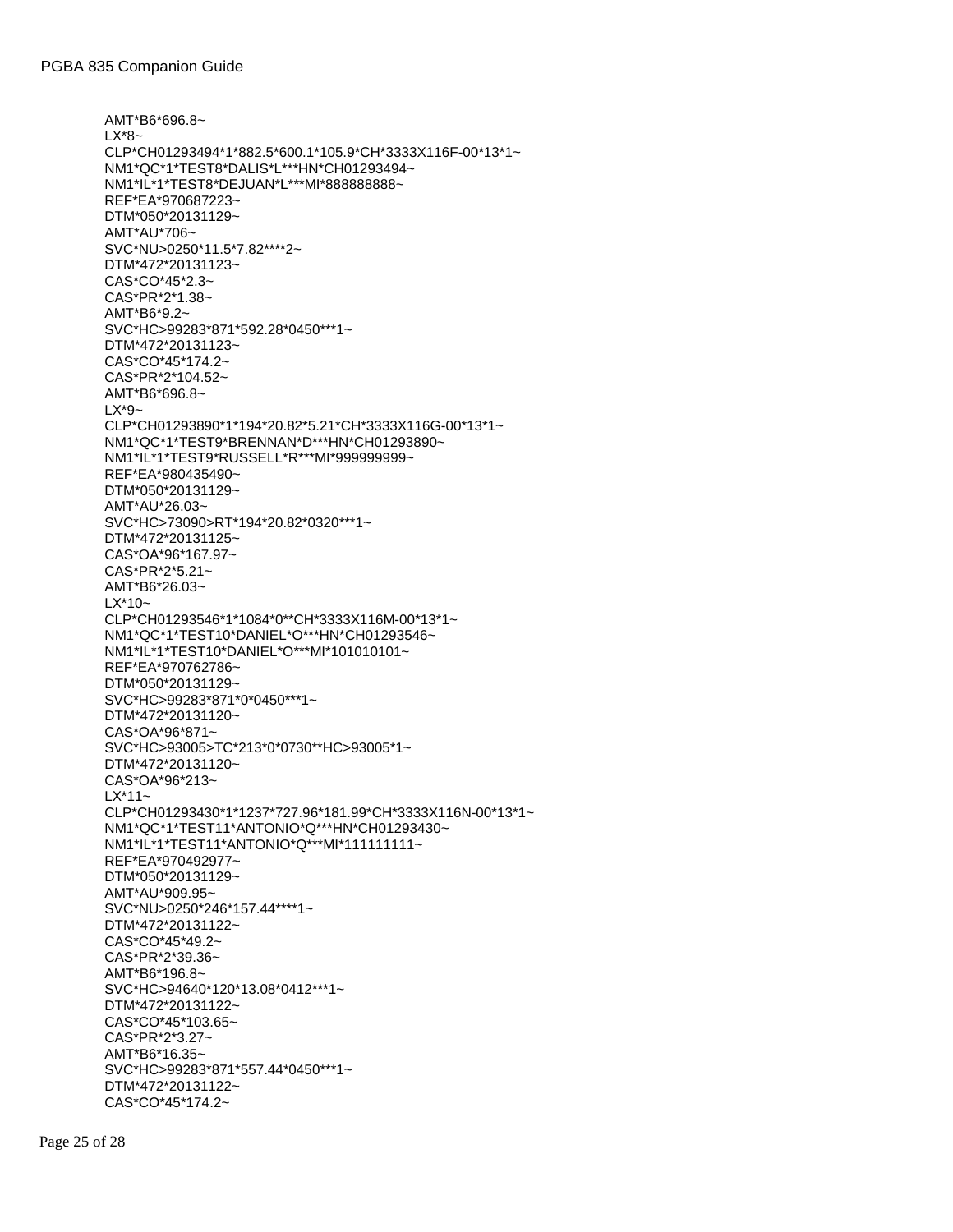CAS\*PR\*2\*139.36~ AMT\*B6\*696.8~ LX\*12~ CLP\*CH01293515\*1\*316.75\*31.32\*\*CH\*3333X1168-00\*13\*1~ NM1\*QC\*1\*TEST12\*AIDEN\*J\*\*\*HN\*CH01293515~ NM1\*IL\*1\*TEST12\*MATTHEW\*J\*\*\*MI\*123456789~ REF\*EA\*970736487~ DTM\*050\*20131129~ AMT\*AU\*31.32~ SVC\*HC>36415\*22.75\*0\*0301\*\*\*1~ DTM\*472\*20131123~ CAS\*CO\*97\*22.75~ SVC\*HC>84439\*133\*10.94\*0301\*\*\*1~ DTM\*472\*20131123~ CAS\*CO\*45\*122.06~ AMT\*B6\*10.94~ SVC\*HC>84443\*161\*20.38\*0301\*\*\*1~ DTM\*472\*20131123~ CAS\*CO\*45\*140.62~ AMT\*B6\*20.38~ LX\*13~ CLP\*CH01288946\*1\*9072.25\*890.56\*\*CH\*3333X146R-00\*13\*1~ NM1\*QC\*1\*TEST13\*ZACKREY\*R\*\*\*HN\*CH01288946~ NM1\*IL\*1\*TEST13\*JEFFREY\*A\*\*\*MI\*987654321~ REF\*EA\*840338645~ DTM\*050\*20131129~ AMT\*AU\*890.56~ SVC\*NU>0250\*1.5\*0\*\*\*\*1~ DTM\*472\*20131119~ CAS\*CO\*B13\*1.5~ SVC\*HC>54640>RT\*3584\*890.56\*0360\*\*\*1~ DTM\*472\*20131119~ CAS\*CO\*45\*2693.44~ AMT\*B6\*890.56~ LQ\*HE\*MA109~ SVC\*HC>00834\*1796\*0\*0370\*\*\*4~ DTM\*472\*20131119~ CAS\*CO\*B13\*1796~ SVC\*HC>J0690\*36.25\*0\*0636\*\*\*2~ DTM\*472\*20131119~ CAS\*CO\*B13\*36.25~ SVC\*HC>J3010\*13.5\*0\*0636\*\*\*1~ DTM\*472\*20131119~ CAS\*CO\*B13\*13.5~ SVC\*HC>J7120\*106\*0\*0636\*\*\*1~ DTM\*472\*20131119~ CAS\*CO\*B13\*106~ SVC\*NU>0710\*3535\*0\*\*\*\*3~ DTM\*472\*20131119~ CAS\*CO\*B13\*3535~ PLB\*250402510\*20131231\*L6\*-.27~ SE\*265\*000002291~ GE\*1\*7384627~

## <span id="page-25-0"></span>**APPENDIX C – TRADING PARTNER ENROLLMENT**

Enrollment with the EDI Gateway requires prospective trading partners to complete and submit the PGBA EDIG Trading Partner Enrollment Form and the Trading Partner Agreement. The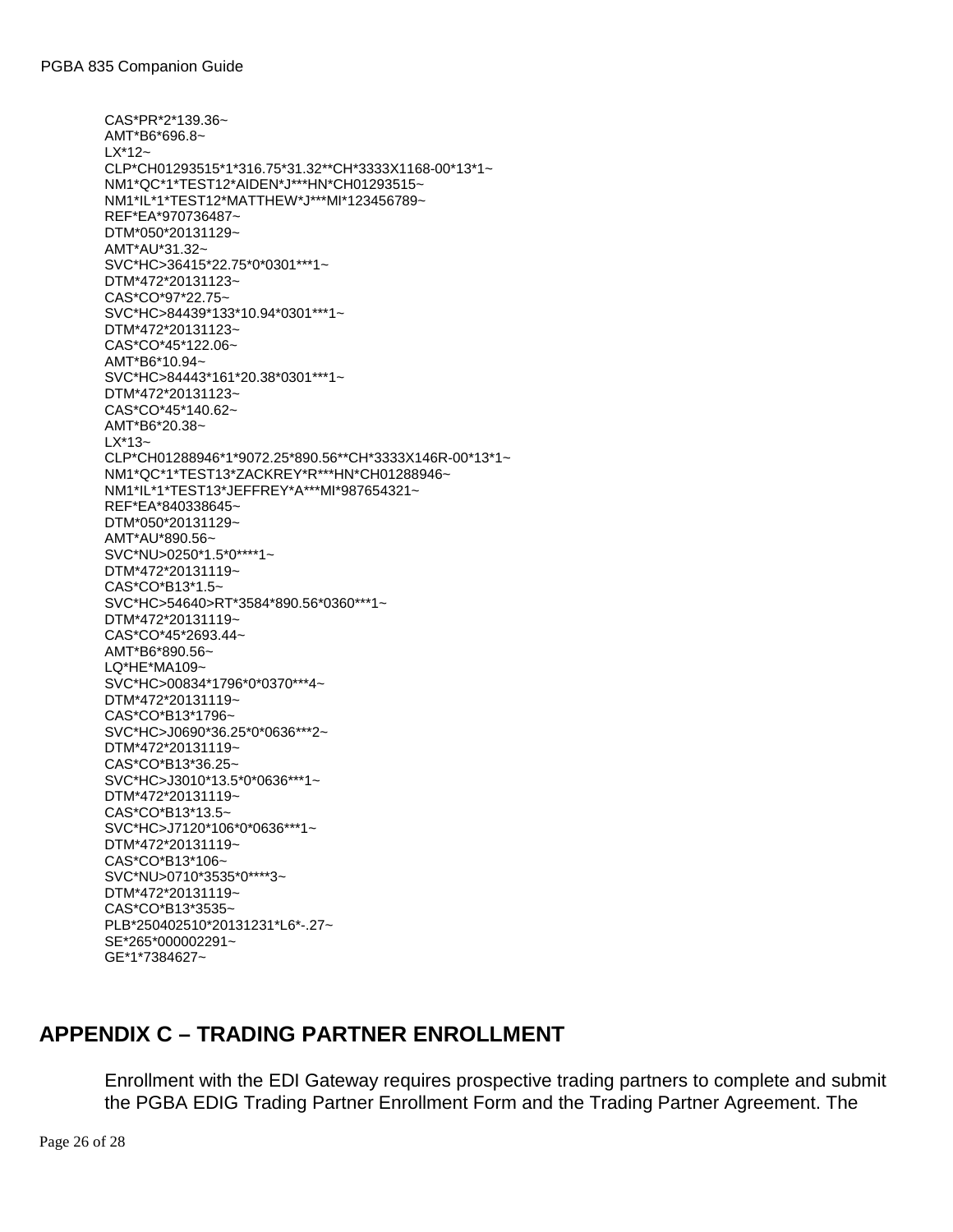purpose of the PGBA EDIG Trading Partner Enrollment Form is to enroll providers, software vendors, clearinghouses and billing services as trading partners and recipients of electronic data. It is important you follow these instructions and complete all the required information. We will return incomplete forms to the applicant, which could delay the enrollment process.

The enrollment form is in the Appendix of the EDI Gateway Technical Communications User's Manual and is also available at the [HIPAA Critical Center.](http://www.hipaacriticalcenter.com/) You should complete enrollment forms electronically and email them to [EDIG.OPS@PalmettoGBA.com.](mailto:EDIG.OPS@PalmettoGBA.com.) Use your TAB key to move forward through the form fields or click your cursor in a desired field or box. Be sure to save the file after you have completed the form.

The Trading Partner Agreement is a legal document. All trading partners are required to print, complete and return the originally signed hard copy via mail prior to being moved to production status. The PGBA Trading Partner Agreements can be found at the [HIPAA Critical Center.](http://www.hipaacriticalcenter.com/) The PGBA Trading Partner Agreement can be found on [TRICARE-West.com](http://www.mytricare.com/) in the Electronic Claims Filing section.

If you are a prospective PGBA, LLC trading partner, print and mail a hard copy of the completed Trading Partner Agreement to:

**Palmetto GBA Attention: EDIG Operations, AG-280 2300 Springdale Drive, Building One Camden, SC 29020-1728**

## <span id="page-26-0"></span>**APPENDIX D – CLEARINGHOUSE TRADING PARTNER AGREEMENT**

The agreement can be downloaded from [www.TRICARE-West.com](http://www.mytricare.com/) "Electronic Filing" Page.